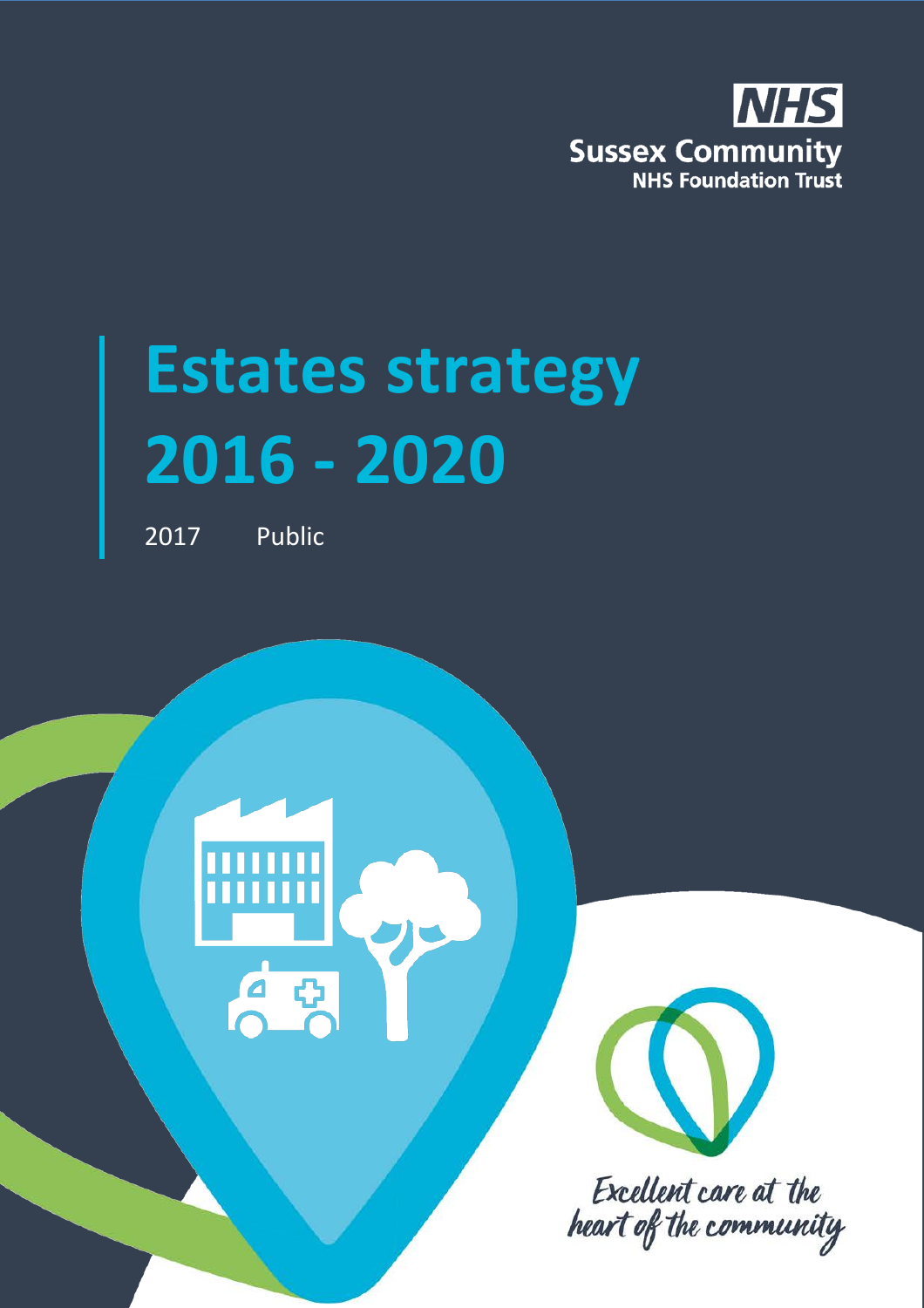#### **Reader Box**

| <b>Description</b>              | To set out the Sussex Community NHS Foundation Trust estates<br>strategy and key commercial activities for 2016 to 2020.                                                                                                                                                                                                                                                          |  |  |  |  |  |
|---------------------------------|-----------------------------------------------------------------------------------------------------------------------------------------------------------------------------------------------------------------------------------------------------------------------------------------------------------------------------------------------------------------------------------|--|--|--|--|--|
| Date published                  | 24th March 2017                                                                                                                                                                                                                                                                                                                                                                   |  |  |  |  |  |
| Date due for<br>review          | <b>March 2019</b>                                                                                                                                                                                                                                                                                                                                                                 |  |  |  |  |  |
| <b>Executive Lead</b>           | Mike Jennings<br><b>Deputy Chief Executive</b><br><b>Director of Finance and Estates</b>                                                                                                                                                                                                                                                                                          |  |  |  |  |  |
| <b>Authors</b>                  | Geoff Braterman<br>Associate Director, Health and Estates Planning<br><b>Peter Prentice</b><br><b>Strategic Director of Estates and Facilities</b>                                                                                                                                                                                                                                |  |  |  |  |  |
| <b>Contact details</b>          | <b>Estates and Facilities</b><br><b>Arundel Building</b><br><b>Brighton General Hospital</b><br>Elm Grove<br><b>Brighton</b><br>BN2 3EW<br>geoff.braterman@nhs.net                                                                                                                                                                                                                |  |  |  |  |  |
| <b>Primary audience</b>         | <b>Sussex Community NHS Foundation Trust Board and Executive</b><br>Team                                                                                                                                                                                                                                                                                                          |  |  |  |  |  |
| <b>Secondary</b><br>audience(s) | <b>Sussex Community NHS Foundation Trust Wider Executive</b><br>Leadership Team and senior managers (Band 8a and above)                                                                                                                                                                                                                                                           |  |  |  |  |  |
| <b>Notes</b>                    | This document is commercial in confidence and is not for distribution outside<br>of Sussex Community NHS Foundation Trust. It is exempt from the Freedom<br>of Information Act in reference to Section 43 - Commercial interests:<br>"Information is exempt if it constitutes a trade secret or if disclosure would<br>prejudice the commercial interests of any person or body." |  |  |  |  |  |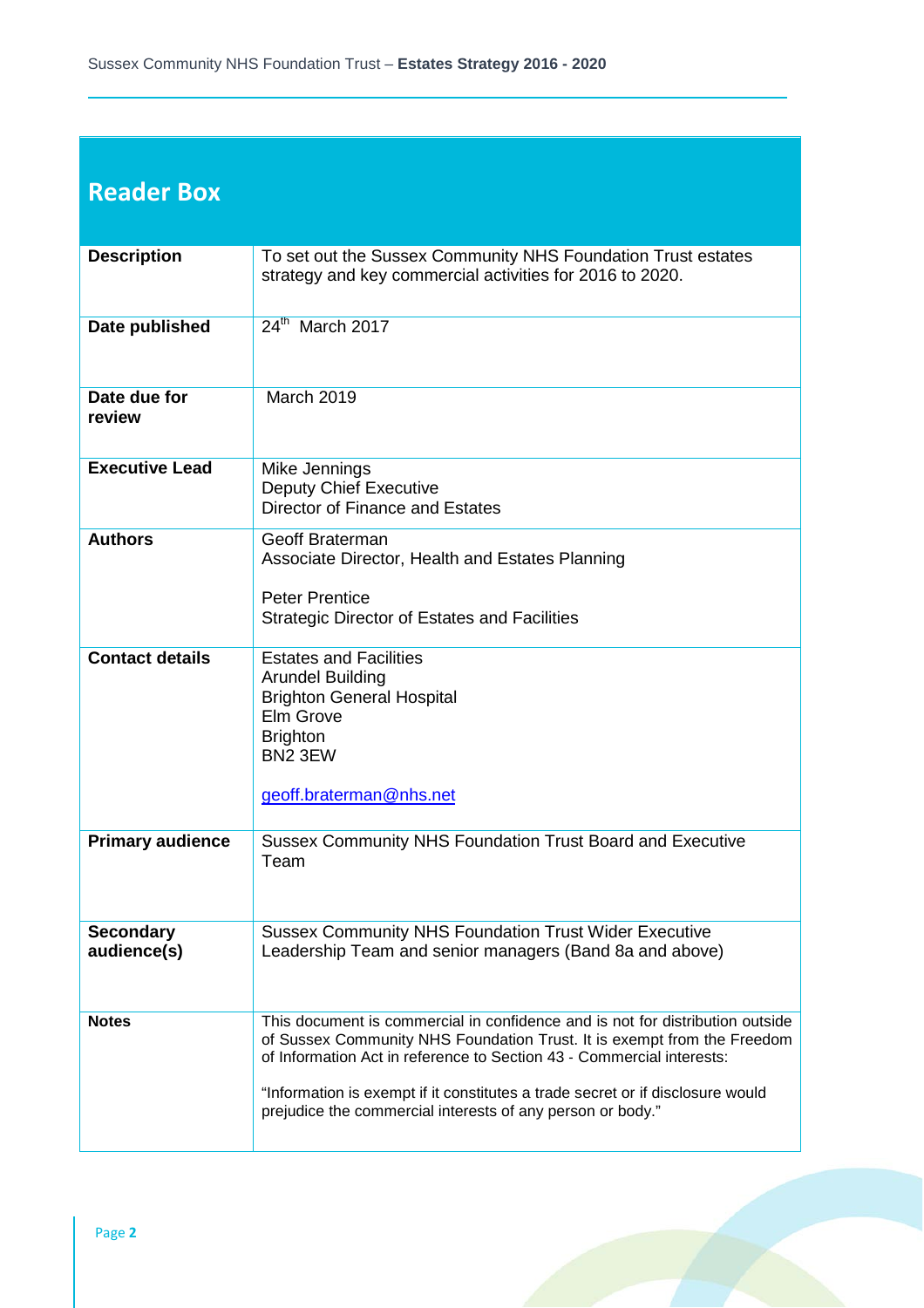# **Version control**

| <b>Version</b> | <b>Date</b> | <b>Description of Changes</b>                            | Initials Status |                    |
|----------------|-------------|----------------------------------------------------------|-----------------|--------------------|
| V6.1           | 24/03/2017  | Editorial updates following ET<br>comments of 13/03/2017 | <b>PGP</b>      | Draft              |
| V6.2           |             | 30/03/2017 Final editorial and format changes            | <b>PGP</b>      | <b>Final Draft</b> |
| V6.3           | 08/06/2017  | Final requested updates                                  | PGP             | Final              |
| V6.3P          | 18/07/2017  | <b>Public Copy</b>                                       | <b>PGP</b>      | Public             |
|                |             |                                                          |                 |                    |

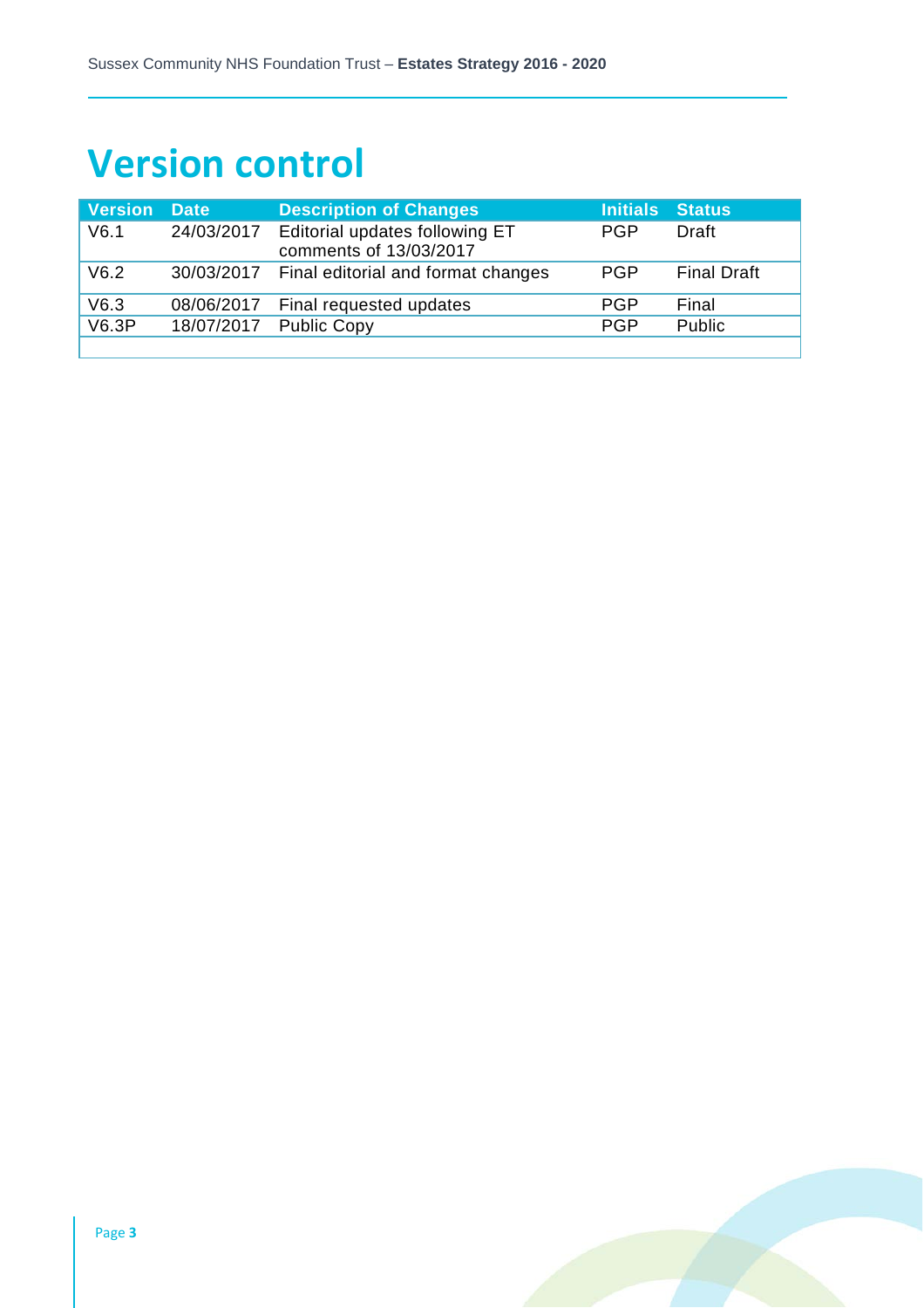# **Table of Contents**

| Our Estate in The Context of Policy Drivers and Commissioning Intentions  15 |  |
|------------------------------------------------------------------------------|--|
|                                                                              |  |
|                                                                              |  |
|                                                                              |  |
|                                                                              |  |
| How we will deploy our estate to recruit, retain and support our staff 23    |  |
|                                                                              |  |
|                                                                              |  |

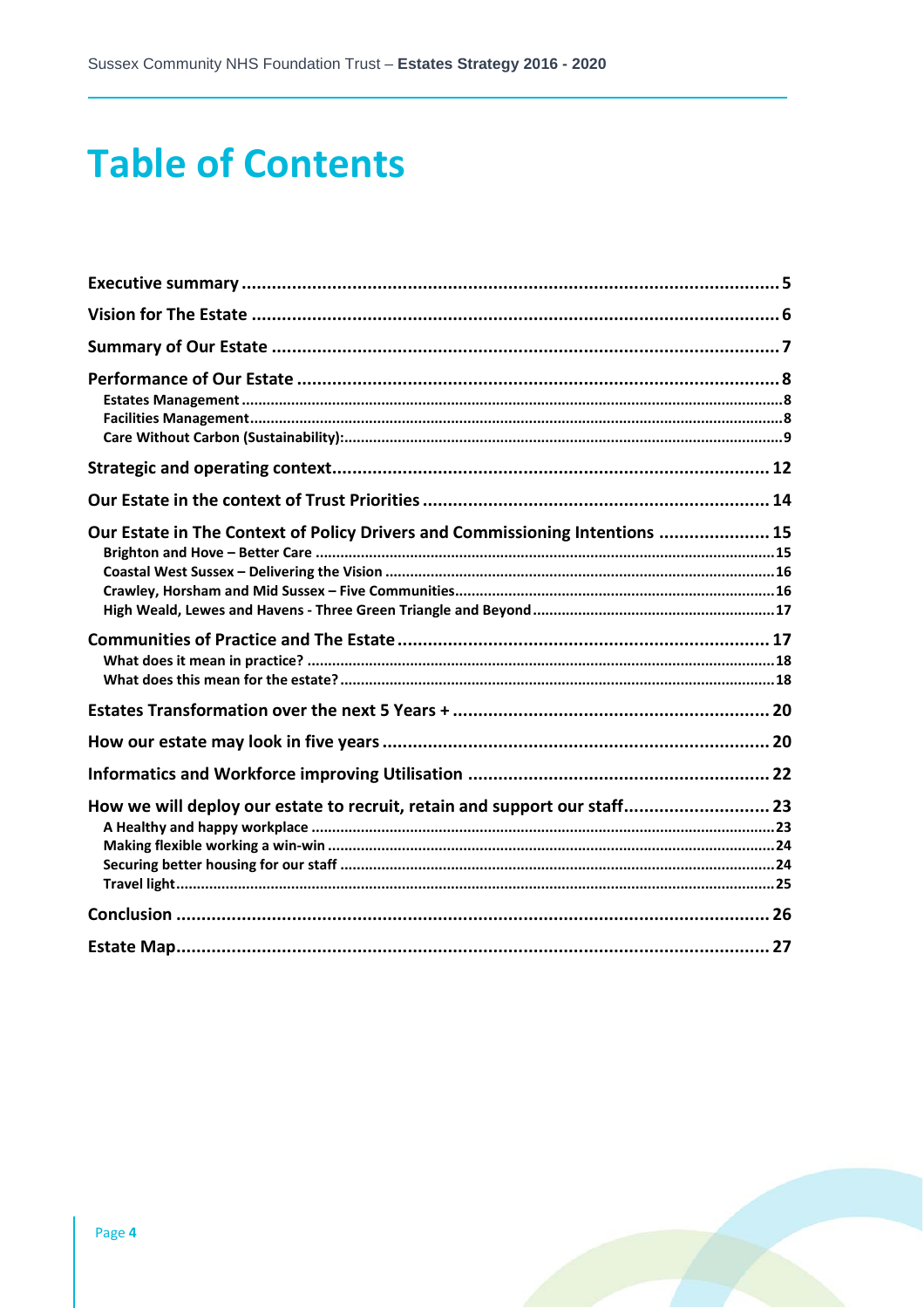### **Executive summary**

Welcome to the Sussex Community NHS Foundation Trust Estates Strategy, This third edition has been updated a year after the original version to reflect progress that we have made as well as to adapt to changes affecting the Trust directly, its partners and the wider context for the provision of health and care.

This Strategy compliments our other Trust Strategies and starts to address the challenges set by Delivering the Forward View: NHS planning guidance 2016/17-202/21, Lord Carter's Review on operational productivity and performance as well as Commissioner Led -Local Estates Strategies. We have made considerable progress since our first estates strategy (produced in 2012 and revised in 2013) but we have further still to go. This document sets out our ambition for a consistently high quality estate to support all our services, where we are one year into the current estates strategy cycle and what we need to achieve by 2019.

Ensuring a safe and appropriate environment, maintaining our facilities and delivering excellent hotel services is the core of what we do in the management of our estate. Much of this work takes place 'behind the scenes', but a good experience of Sussex Community NHS Foundation Trust services depends on these being delivered efficiently and effectively.

Much has changed in the wider landscape. In April this year we became an NHS Foundation Trust, which gives us greater freedoms to invest and innovate to improve our services. We have seen a greater emphasis on partnership and collaboration across the health and care system, with work progressing on a Sustainability and Transformation Plan for the NHS across the whole of Sussex and East Surrey, the development of commissioner led local estates strategies, and deepening relationships with other partners, including local councils that commission and are a major provider of social care.

It is timely, therefore, to review our own estates strategy to take account of these wider developments which support and indeed enhance the direction set out last year.

The strategy tells the story about how we are using our buildings to change the way we deliver healthcare services, in particular how we are planning the use of our estate to support the Trust's Clinical Care Strategy. This strategy sets out how we intend to deliver more complex and specialist care in the community, effectively joined up with all health and social care service provision. We are responding to the challenge of a growing and ageing population, increasing service user expectations and at a time of continued financial austerity.

Everything we do aims to put excellent healthcare at the heart of the community. To do this we need to have the right buildings in the right places to ensure all who use our services have a good experience of their care, and that we support all our staff by providing a consistently high quality working environment."

Siobhan Melia Chief Executive

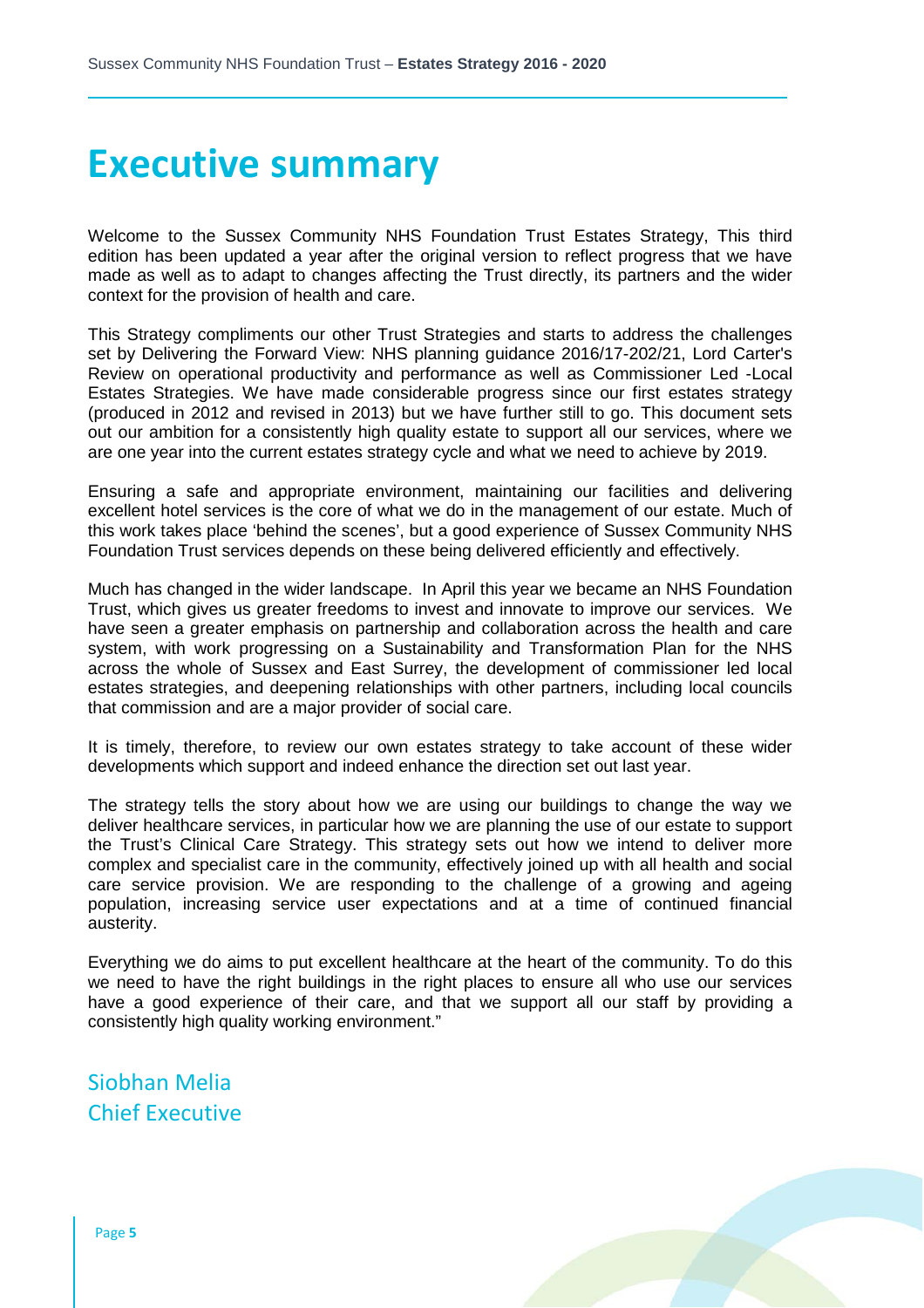## **Vision for The Estate**

We aim for all our facilities to support excellent healthcare through a high quality patient care environment, and our facilities should also support improved staff working lives. Resources are finite and we need to ensure that our estate is well used to deliver a consistent and excellent environment in a way that we can afford.

Our strategy sets out our journey towards achieving a consistently well utilised, high quality and well managed estate. However, it is about far more than the bricks and mortar from which we look after our inpatients, provide our outpatient clinics, and deliver administration and support services. Whilst this document is about building in the traditional sense of hospitals, clinics, offices etc., it is also about building as in building the capacity, flexibility, partnerships and resilience to face the challenges ahead for our services.

The Care Quality Commission, the regulator for all health and social care provision in England, asks the following from the services that it regulates

- Safe: people are protected from abuse and avoidable harm.
- Effective: people's care, treatment and support achieve good outcomes, promotes a good quality of life and is based on the best available evidence.
- Caring: staff involve and treat people with compassion, kindness, dignity and respect.
- Responsive to individual needs: services are organised so that
- They meet people's needs.
- Well-led: leadership, management and governance of the organisation assures the delivery of high-quality, person-centred care, supports learning and innovations, and promotes an open and fair culture.

We consider these to be the fundamentals that define the quality of all care provision, no matter the provider or setting. The most important part of getting it right depends on our people, but having a well-managed estate is an essential component to all aspects of good quality care. The aims for our Estate are:

- Safe buildings: the quality of patient care should be our paramount concern. This means that the environment itself needs to be safe, and buildings need to be managed safely to ensure the wellbeing of all occupants of our facilities.
- Effective facilities: our buildings need to be fully accessible, dementia friendly and have the right consultation, imaging and treatment facilities, along with the right support accommodation organized in the best way to allow our staff to deliver excellent care.
- Caring environments: we need the right facilities to be truly caring, for example the way we organize our inpatient wards will have a big impact on the privacy and dignity afforded to all our patients.
- Responsive services: our ambition, set out in our clinical care strategy, is to have all services built around the needs of patients and carers. This means having the right facilities in the right place, as well as the means to support our staff who operate from them.
- Well-led establishments: the planning of estates related investment requires strong governance to ensure value for money. Good leadership and operational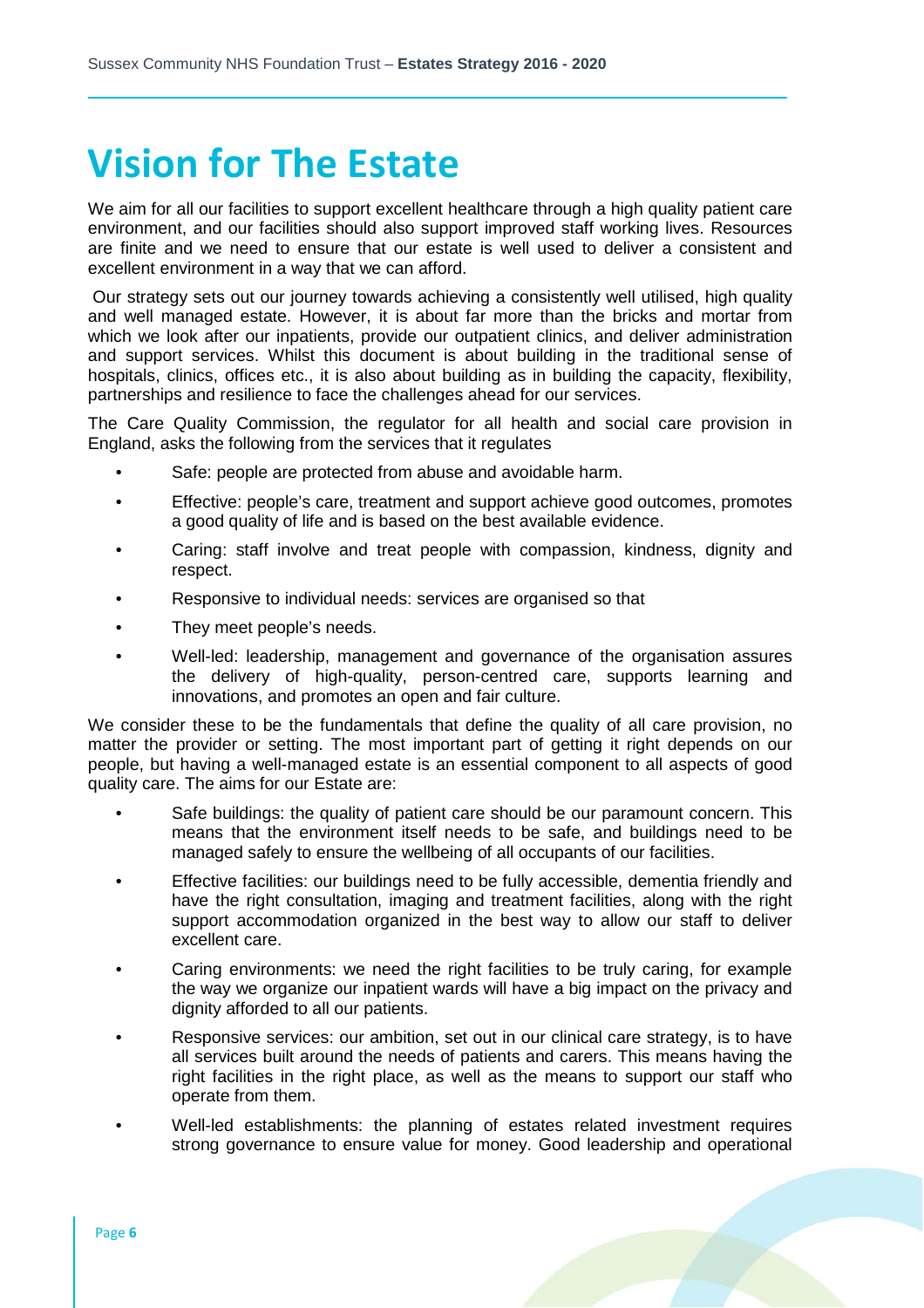management is essential to ensure that our facilities are well maintained and that the hotel services we provide are of a consistently high quality. Performance management plays a key part in ensuring that we always know how we are doing and that we can be held to account.

Changes to clinical services will inevitably impact upon the estate provision. We will undertake public engagement on any service change required, the focus of these engagements will be on the benefits they would bring to patients and pathways as opposed to the estates aspects.

### **Summary of Our Estate**

Our main occupancy encompasses over 70 buildings across Brighton and Hove, West and East Sussex. With Crowbourgh, Uckfield and Lewes being our most easterly estate, Crawley our most northerly estate, Midhurst our most westerly estate. We occupy over 80,000m2 of accommodation and our staff provide services from hospitals, GP surgeries, schools, libraries, community centres and other venues – over 300 locations in total, as well as in people's own homes.

We spend c. £18m on our estate each year, this being the largest area of expenditure after staffing costs. The age of our estate varies –our oldest buildings date from the 1860's (Brighton General Hospital) and our most recent from the early 2000's (Chailey Heritage Clinical Services).

We manage and maintain our own estate, as well as provide our own hotel services (cleaning, catering and portering) for many of our facilities. We increasingly provide Facilities Management services to other owners and occupiers of healthcare estate. We employ over 350 staff across our estates and facilities services, representing one of the largest staff groups. Our team includes electrical and mechanical engineers, as well as cleaning, catering and portering staff in addition to asset and facilities managers.

We have over 5,000 medical devices deployed across our clinical facilities. The Estates Team is responsible to ensuring that our medical devices database is accurate and up to date, and that all devices are serviced and maintained in accordance with required schedules and standards. Our staff travel over four million business miles per annum delivering care to patients and The Trust produces around 700 tonnes waste per year – this is equivalent to the weight of four jumbo jets.

It is our ambition to continue to apply a mixed strategy of ownership and leasing accommodation with the aim of owning as much of our clinical estate as possible within the envelope of affordability and to lease our administration accommodation.

In Brighton and Hove we generally own and lease our own estate. By far the largest single Trust facility is Brighton General Hospital, which in itself represents two thirds of all our estate in Brighton and Hove in terms of footprint. The earliest buildings at Brighton General date from 1862 and the hospital has grown and changed from being a poor law institution, to a general hospital with over 500 beds at its peak, and now a community health and administrative hub which includes our Trust headquarters. Brighton General represents our greatest challenge and opportunity for our estate in Brighton and Hove.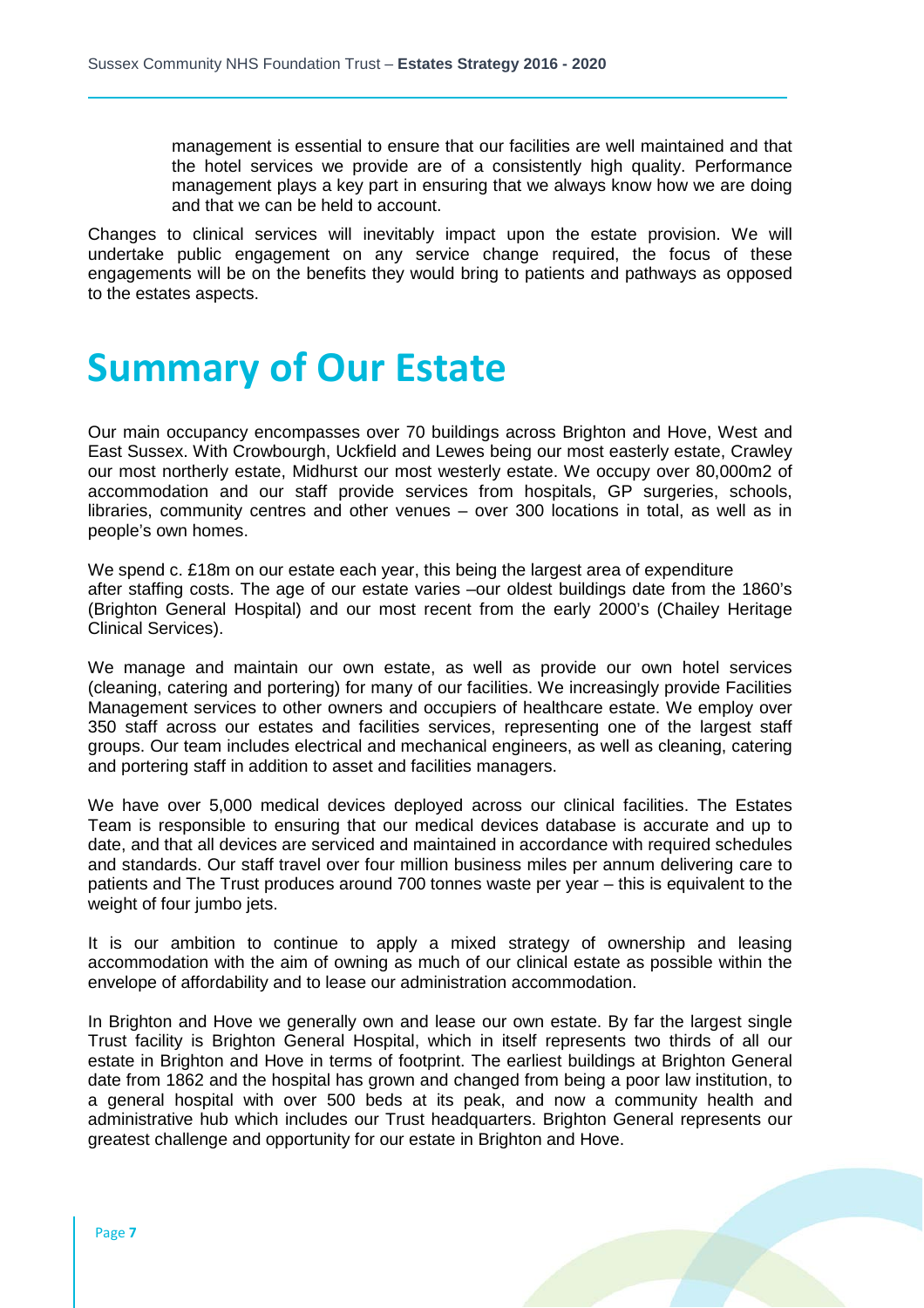In contrast, in West Sussex, we own and occupy only one building – Central Clinic in Worthing. The majority of properties we are based in across are owned by other NHS organisations or private sector landlords. For these premises we work directly with our landlords to deliver the changes required to support our services. In all our estates and facilities management activities we adhere to best practice and governance. In particular we apply the Department of Health's Technical Memorandum (HTM), Health Building notes (HBN), Estates Code and Estates Return Information Collection (ERIC).

A list of our main locations is provided in Appendix A.

### **Performance of Our Estate**

#### **Estates Management**

The Estates Returns Information Collection (ERIC) provides detailed information on the costs incurred in the provision of the NHS Estate used in the delivery of secondary care.

In 2014/15 the responsibility for collating ERIC returns moved from the Department of health to NHS Digital (the Health and Social Care Information Centre) and a new performance dashboards are being set up to enable Trusts to monitor how their own performance may change over time, as well as allowing for peer based benchmarking between similar Trusts. The first such performance dashboard will be available in October 2016, which will allow for meaningful comparison of Trust performance against peers. Once this is available this estates strategy will be updated accordingly.

#### **Facilities Management**

Our Facilities Management services are assessed primarily through the PLACE (Patient Led Assessment of the Care Environment). This is a means for assessing the performance of all Trust inpatient units (our community hospitals) for the performance of soft Facilities Management Services as determined by independent assessment led by teams that comprise of FM experts accredited to carry out such assessments and patients and carer representatives.

The scores for our community hospitals are set out below.

| <b>Site Name</b>                           | <b>Cleanliness</b> Food and | <b>Hydration</b> | Privacy,<br><b>Dignity</b><br>and<br><b>Wellbeing</b> | <b>Condition</b><br><b>Appearance</b><br>and<br><b>Maintenance</b> | <b>Dementia</b> | <b>Disability</b> |
|--------------------------------------------|-----------------------------|------------------|-------------------------------------------------------|--------------------------------------------------------------------|-----------------|-------------------|
| <b>Arundel District</b><br><b>Hospital</b> | 99.48%                      | 94.66%           | 87.72%                                                | 95.65%                                                             | 68.09%          | 72.33%            |
| <b>Bognor Regis War</b>                    | 98.60%                      | 94.37%           | 81.39%                                                | 94.54%                                                             | 71.25%          | 74.44%            |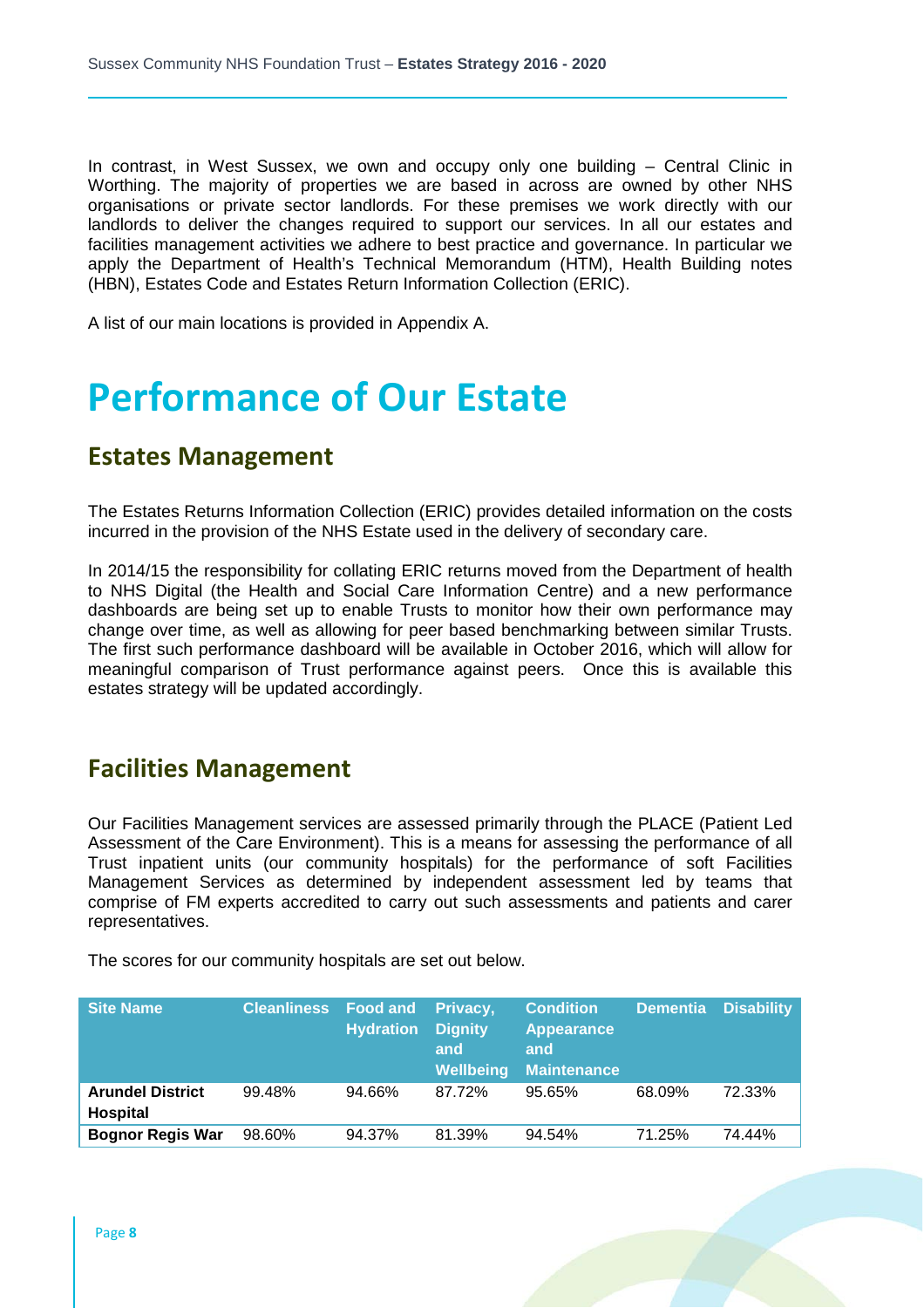| <b>Memorial Hospital</b>   |        |        |        |        |        |        |
|----------------------------|--------|--------|--------|--------|--------|--------|
| <b>Crawley Hospital</b>    | 98.62% | 91.94% | 73.97% | 82.92% | 62.02% | 72.06% |
| *Crowborough               | 98.73% | 78.00% | 70.41% | 89.58% | 63.74% | 67.95% |
| <b>War Memorial</b>        |        |        |        |        |        |        |
| <b>Hospital</b>            |        |        |        |        |        |        |
| <b>Horsham Hospital</b>    | 99.71% | 95.82% | 86.57% | 90.50% | 69.34% | 70.86% |
| <b>Kleinwort</b>           | 99.75% | 95.51% | 87.86% | 86.27% | 75.78% | 83.01% |
| <b>Rehabilitation Unit</b> |        |        |        |        |        |        |
| *Lewes Victoria            | 98.70% | 87.77% | 70.57% | 83.45% | 66.71% | 71.22% |
| <b>Hospital</b>            |        |        |        |        |        |        |
| <b>Midhurst</b>            | 98.98% | 96.15% | 77.44% | 95.65% | 79.64% | 81.62% |
| <b>Community</b>           |        |        |        |        |        |        |
| <b>Hospital</b>            |        |        |        |        |        |        |
| <b>Salvington Lodge</b>    | 97.74% | 91.01% | 68.23% | 92.61% | 71.32% | 80.29% |
| *Uckfield                  | 99.05% | 84.41% | 73.33% | 89.55% | 64.39% | 69.84% |
| <b>Community</b>           |        |        |        |        |        |        |
| <b>Hospital</b>            |        |        |        |        |        |        |
| <b>Zachary Merton</b>      | 98.74% | 96.16% | 81.90% | 92.27% | 75.16% | 84.50% |
| <b>Hospital</b>            |        |        |        |        |        |        |

\* High Weald, Lewes and Havens (HWLH) sites- Facilities services provided by East Sussex Healthcare NHS Trust

The table below shows the individual hospitals scores and the bottom one is SCFT against the national average.

|                                    | <b>Cleanliness</b> | <b>Food and</b><br><b>Hydration</b> | Privacy,<br><b>Dignity</b><br>and<br>Wellbeing | <b>Condition</b><br><b>Appearance</b><br>and<br><b>Maintenance</b> | <b>Dementia</b> | <b>Disability</b> |
|------------------------------------|--------------------|-------------------------------------|------------------------------------------------|--------------------------------------------------------------------|-----------------|-------------------|
| <b>SCFT</b>                        | 98.93%             | 92.40%                              | 78.77%                                         | 89.17%                                                             | 69.05%          | 75.01%            |
| <b>National</b><br>Average<br>2016 | 98.1%              | 88.2%                               | 84.2%                                          | 93.4%                                                              | 75.3%           | 78.8%             |

As can be seen, the performance of SCT overall is broadly in line with the national average (mean) of individual NHS scores, with SCFT scoring higher on cleanliness and food and hydration. However, the Trust scores lower in terms of privacy, dignity and wellbeing; condition, appearance and maintenance; dementia; and disability. These areas need to be addressed as they are a legacy of the aging infrastructure and under investment from previous landlord organisation and this estates strategy details the initiatives being looked at.

#### **Care Without Carbon (Sustainability):**

One of SCFT's core objectives is to be a strong sustainable business, grounded in our communities and led by excellent staff. Care Without Carbon is the Trust's sustainability strategy. We have established three key metrics to measure the value of CWC to the Trust,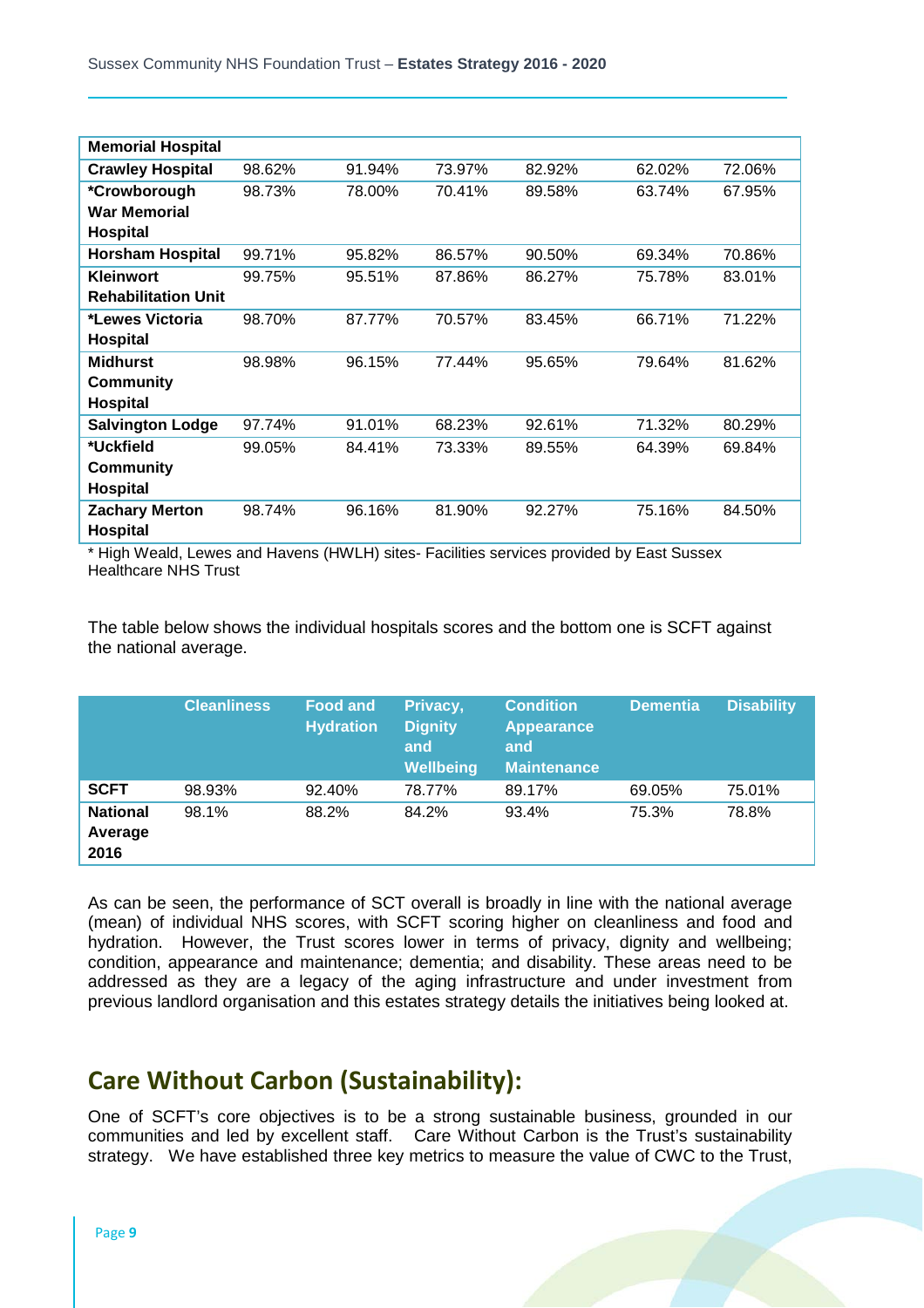which following the conventional triple bottom line definition of sustainability: financial value (ROI), environmental value (absolute carbon reduction) and value to staff. We have made considerable progress towards meeting our ambitious targets. In 2015 we have:

- Made a cumulative £3.09m savings from delivering sustainable healthcare since 2010.
- Invested £877kin sustainable healthcare since 2010
- Reduced our carbon footprint by 1,607 tonnes CO2e saved per annum against our 2010 baseline, meaning we are on course to achieve our target of 34% reduction in CO2e by 2020.

We have worked with the New Economics Foundation to develop a bespoke metric to enable us to measure workforce wellbeing across the Trust. We have a baseline score of 4.35/10, with 5 being national average across all sectors. We are aiming to increase this and various work programmes across the Trust should support this, including the estates strategy, and will continue to assess the impact of Care Without Carbon and other priorities to improve staff wellbeing to drive progress.

We are well on course to achieving our target of achieving a 34% reduction in CO2e by 2020, achieved through our buildings and journeys. However, further progress on reducing CO2e from buildings will require the cooperation of our property partners, notably NHS Property Services Ltd, who own and manage many of the facilities that we occupy. We are getting started on our work to achieve similar savings on procurement. Our Care Without Carbon Strategy also sets out how we intend to meet these targets and embed a culture within the organisation that will promote sustainable behaviors as well as support staff health and wellbeing.

The service model, as defined by communities of practice (a model of service organisation that is implemented across our geography, albeit in ways that allow for some local variation to reflect local need, commissioner priorities and legacy) will enable the Trust to support models of placed-based care focused on population health, prevention and self-care. The way we organise services, through a network of hubs and other service centres, will allow for us to extent the 'one stop shop' models already being implemented for common conditions such as MSK, diabetes and other long term conditions. This should help ensure a reduction in the use of buildings (by reducing the level of under-utilisation of premises) and reduction of both staff and patient travel.

We will develop a new Energy and Carbon Management Plan in the current year to complement this estates strategy and to set out how we will meet our targets. We will continue to work collaboratively with NHS Property Services Ltd to agree investment priorities, support staff on our sites (including those from other Trusts and other health and care partners) to use energy and water wisely.

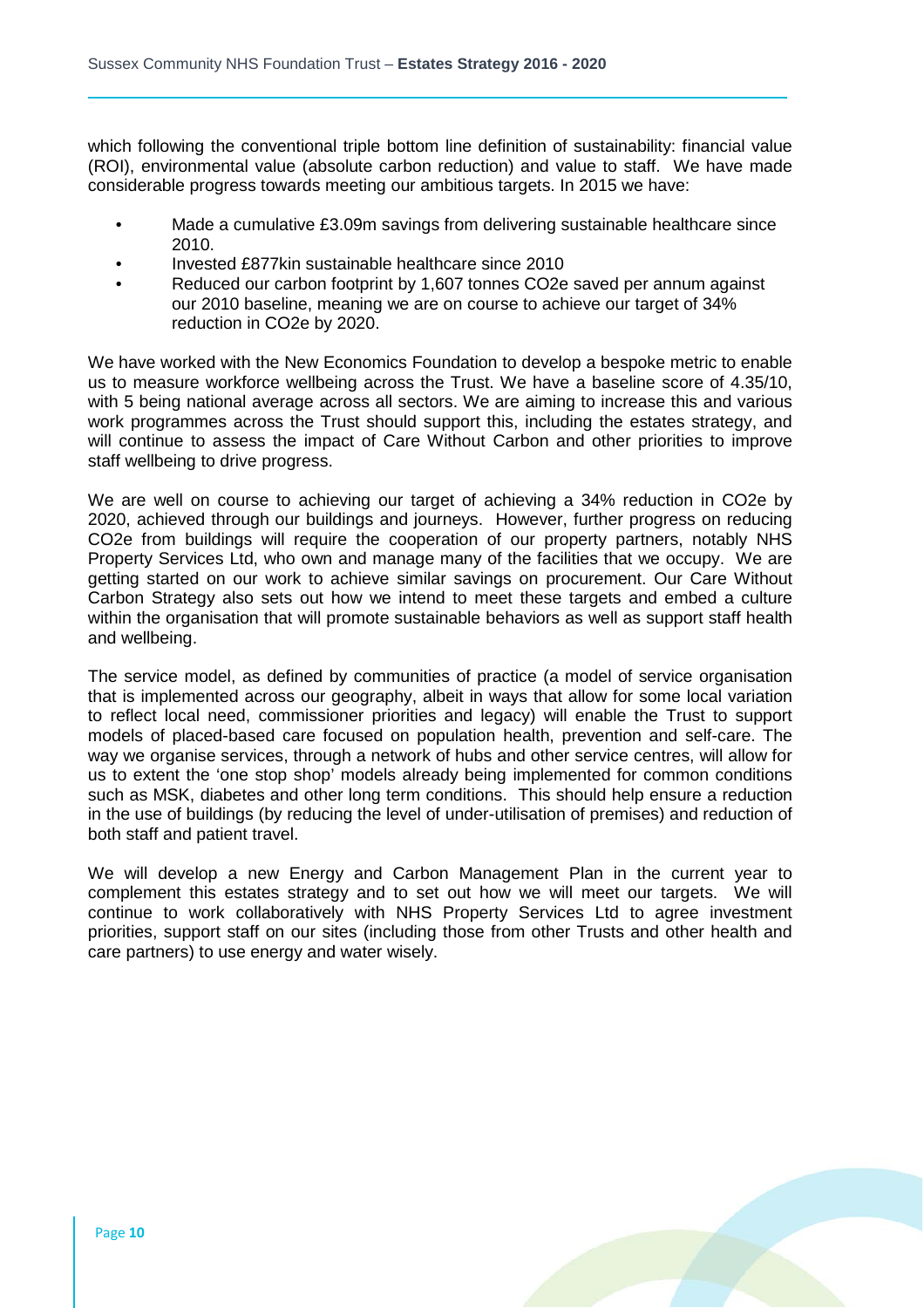

#### Travel emissions reduction



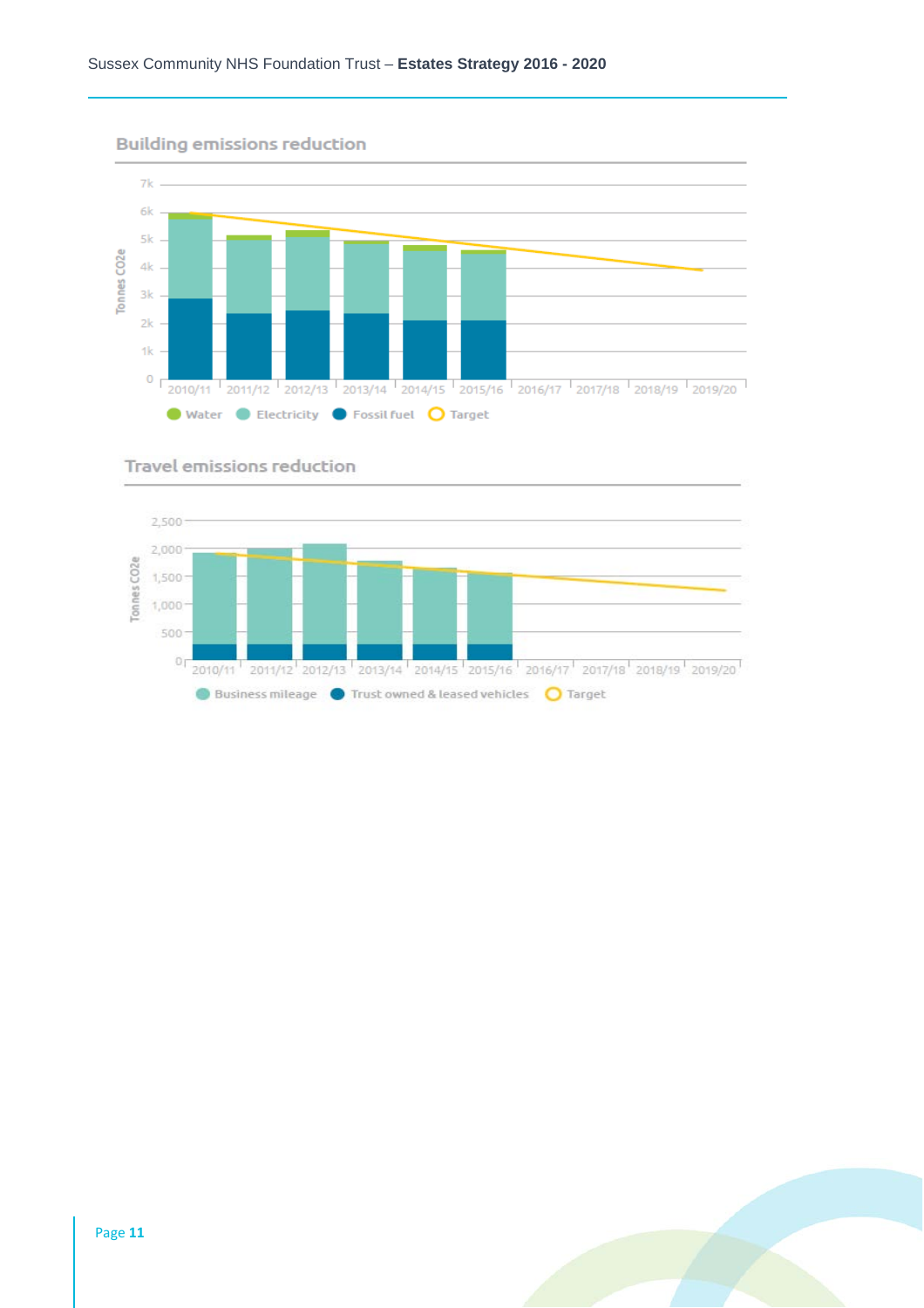### **Strategic and operating context**

This Estates Strategy is written in the context of an NHS that is evolving in terms of policy and structure. For example the drive toward integration both along pathways and through new organisational forms as detailed in the Five Year Forward View (NHS England, 2014). This approach looks here to stay given the on-going financial restraint in the public sector; the continued growth in demand for NHS services from an aging and changing population; and the growing public concern over private interests in public services; factors likely to transcend political changes in the short or medium term.

Furthermore the system-wide planning process creating Sustainability and Transformation Plans (NHS England, 2015) tells us that the journey toward organisational and structural integration is gathering pace, with place-based plans setting out the roadmap toward the new models of care the Five Year Forward View defined. This approach will require NHS Trusts, and other organisations delivering NHS and social care services, to prioritise partnership over competition (at least) within STP footprints.

Our Estates Strategy supports our Clinical Care and Commercial Strategies, as well as being closely aligned with our IM&T and People Strategies. 91% of our care is delivered in people's homes. Additionally, services to our local communities are delivered at 11 community hospital sites (375 inpatient beds). We also provide services in partnership with other organisations and through other venues, for example, schools, children and family centres, private nursing and registered care homes.

We are starting to deliver population-focused health and social care through individualised care focused around local communities of practice which naturally form around GP surgeries, children and families centres and schools.

SCFT has worked closely with its partners within the local health and care economy since its inception. As the main provider of community health services across West Sussex, Brighton and Hove and increasingly in parts of East Sussex, we value our working relationships with primary care, acute and mental health providers and local government as well as our commissioners.

All parts of the health and care system are being required to work in an increasingly coordinated way. At a strategic level all parts of the health and care system are working together to develop the Sustainability and Transformation Plan (STP), which covers a footprint of all of Sussex, together with East Surrey, and taking in the health systems around 4 acute Trusts (Western Sussex Hospitals NHS Foundation Trust, Brighton and Sussex University Hospitals NHS Trust, East Sussex Healthcare Trust, Surrey and Sussex Healthcare NHS Trust).

At a further level, specific place based plans are being worked up for Coastal West Sussex, the Central Sussex and East Surrey Alliance (taking in the A23 corridor) and East Sussex Better Together. Each CCG within is responsible for a local estates strategy as local system leaders.

There is no 'one size fits all' model. Local population needs and priorities differ across our area. However, there are a number of common principles that apply nonetheless: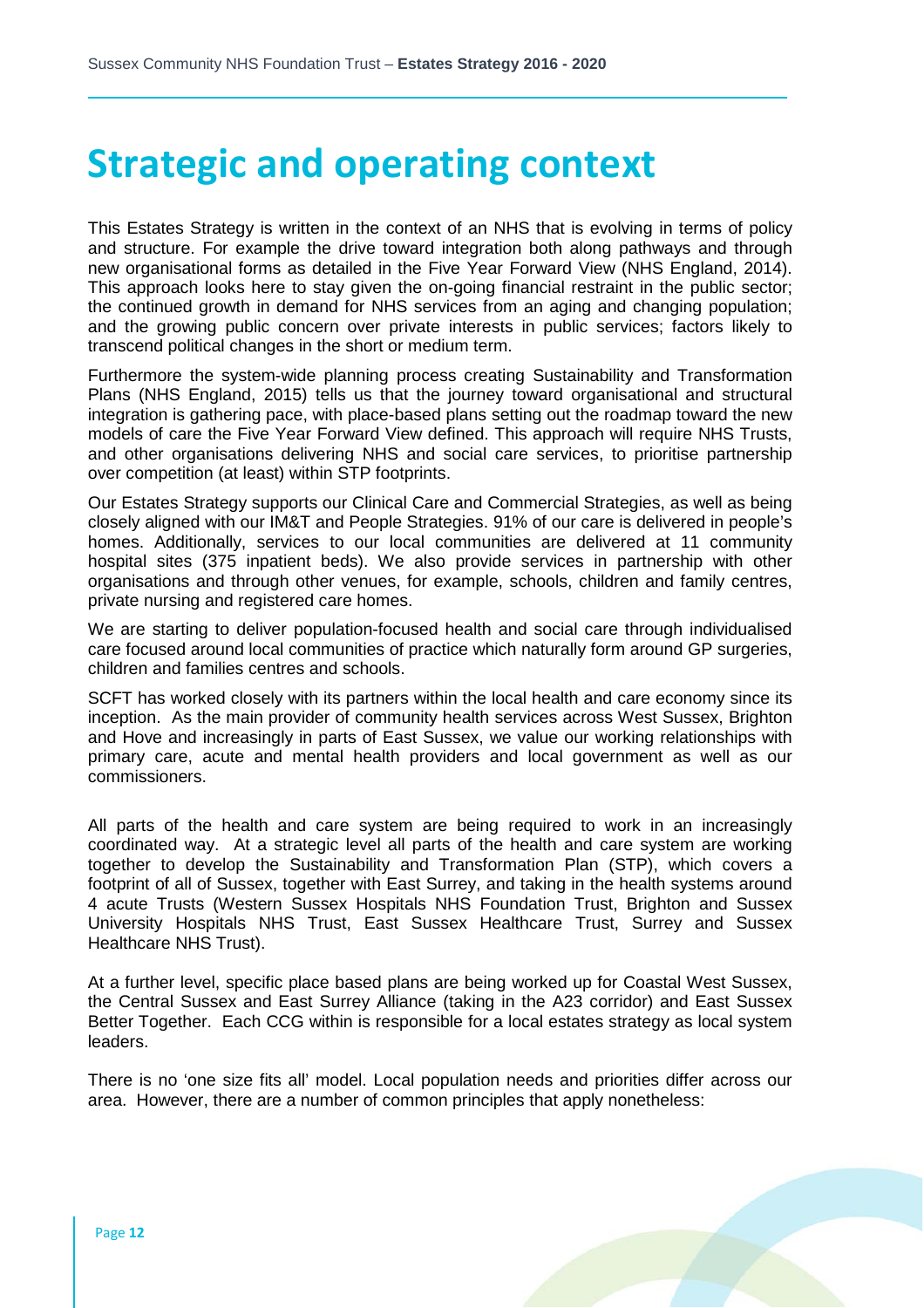- Services will be planned around geographically based communities of people, effectively clusters of around 50,000 people.
- A greater range of clinical service provision should take place within each community of practice. We have been managing increasingly complex need in the community and commissioners are re-planning care pathways to shift the emphasis of care away from hospitals and towards the community. We expect this trend to continue.
- Service planning for each community of practice should take into account the need for community based consultation facilities, specialist diagnostics and other services, such as community inpatient beds for example, based on the needs of local population.
- Estates planning should follow the clinical service needs assessment, and as plans develop we should have a clear understanding of where there are gaps in provision and where estate is deployed in an inefficient manner.
- Service provision is shaped by legacy estate, reflecting historic service models. Whilst we will continue to deploy older assets, it is important to focus on how we can provide health services in the right facilities and right locations, rather than deploy assets on the basis of their availability.

Our overriding aim is to deliver excellent care in the communities where people live and by structuring our services around the needs of each locality, we will be in a better position to respond quickly to changes in people's health and care needs, as well as be able to ensure we have the right services near-by to prevent health and social care deterioration. This model is described further in the section on Communities of Practice.

Whilst communities of practice focus on the general needs of that local population, we won't forget those people that have specific specialist needs that require expertise from staff in other areas of our Trust. We have the flexibility to share subject experts across our Trust to provide specialist advice to our generalist staff in the communities of practice.

Increasingly we will partner with other organisations to provide true individualised care for people. We have started aligning our strategies with our partners, to ensure that shared priorities are coordinated to ensure effective outcomes for people e.g. in primary care – which includes GPs, practice nurses and local pharmacies and optometrists.

Whilst our primary focus is, rightly, on delivering high quality patient care, we recognise that without the right staff, it would not be possible for us to live up to our ambition of providing safe, effective, high quality care in the heart of the community. The environment from where our people work says a lot about how we value staff. Therefore, in this estates strategy, we will be focusing specifically on how to improve the staff working environment as well as other estates related developments that help us recruit, retain and support our staff.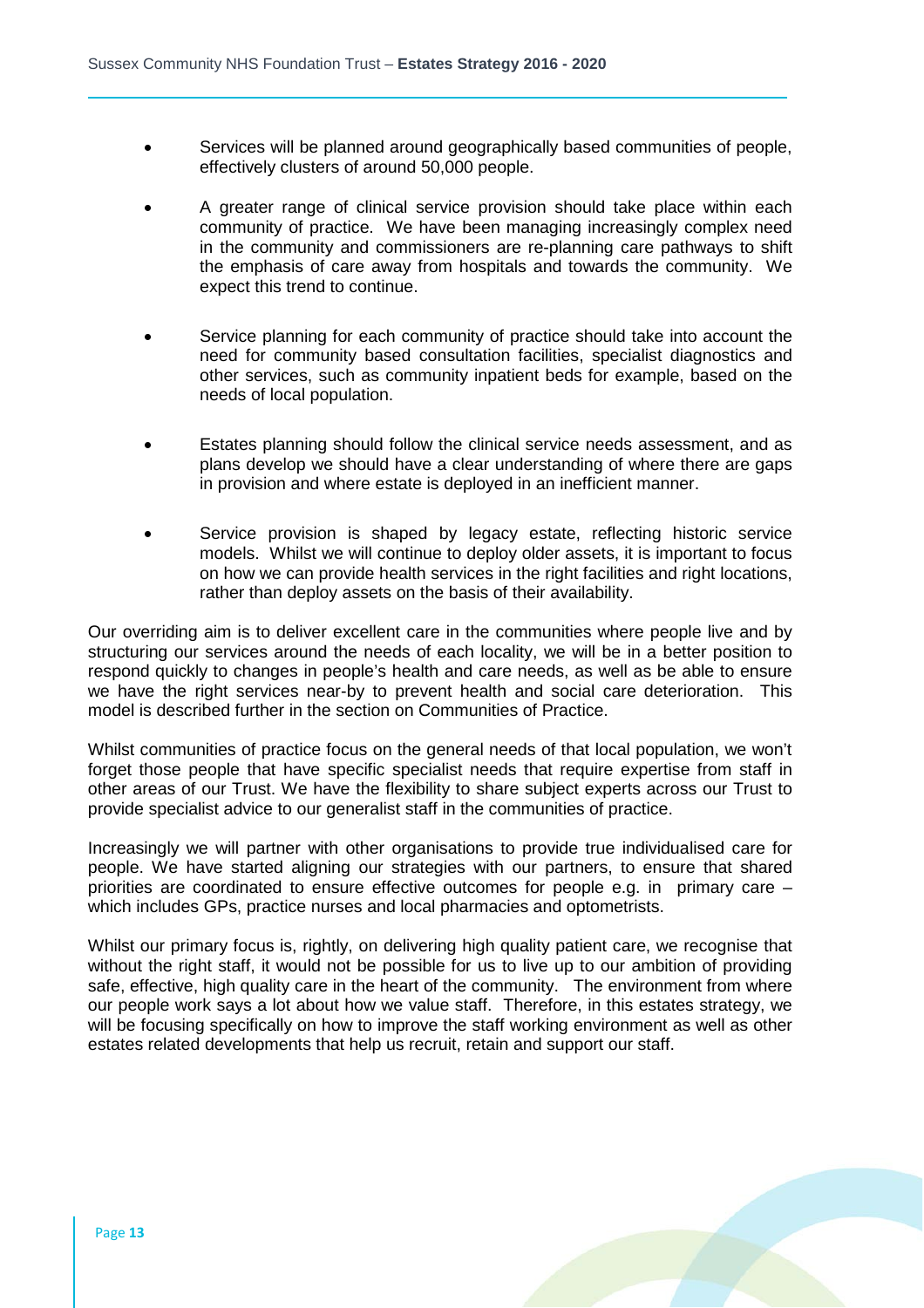# **Our Estate in the context of Trust Priorities**

Our trust has a clear vision, to deliver excellent care at the heart of the community. This vision is supported by three strategic goals. Each goal has a clear commercial implication which is summarised below.



These frame our estates aims and drivers.

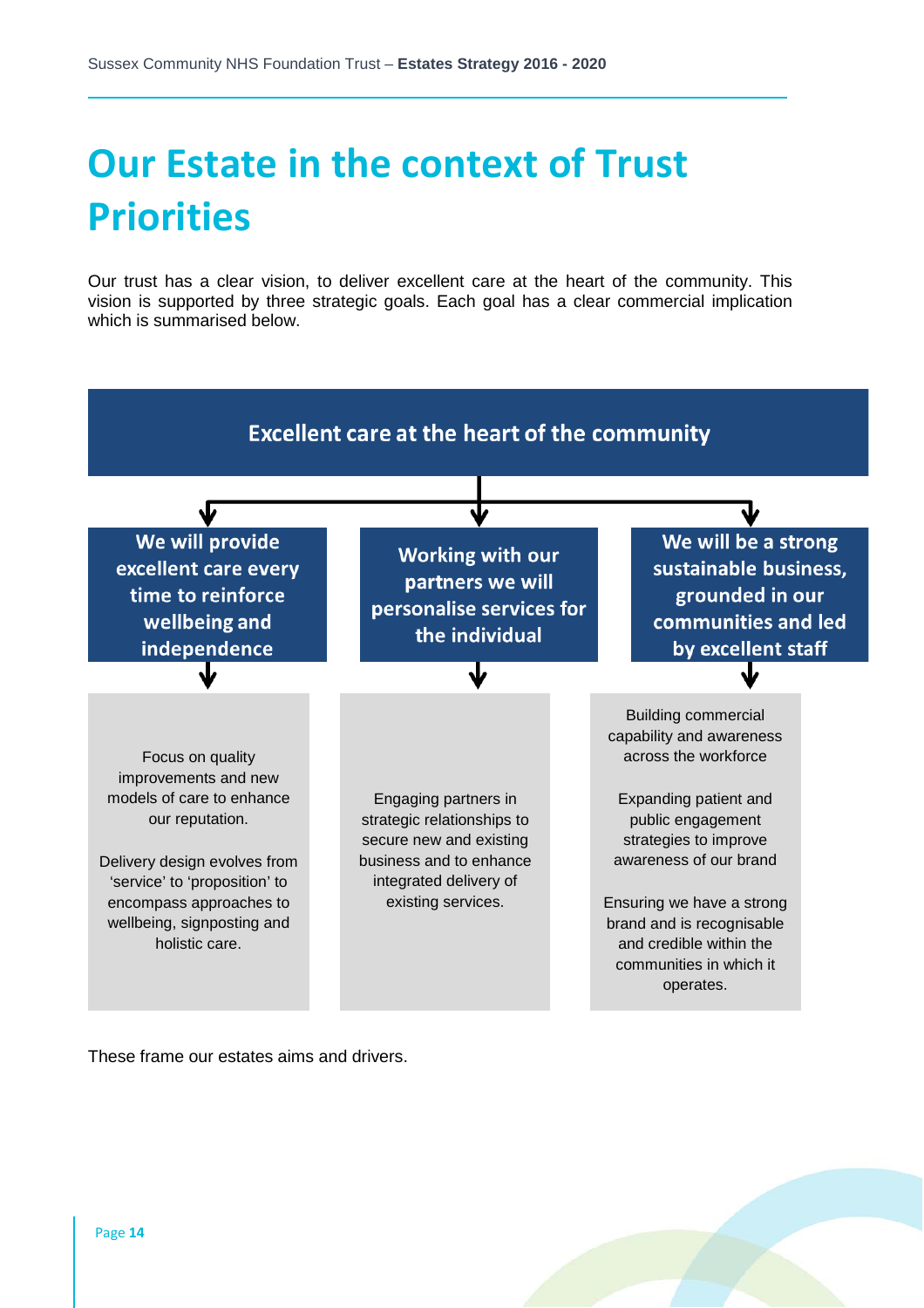# **Our Estate in The Context of Policy Drivers and Commissioning Intentions**

The Five Year Forward View acknowledges that there is no 'one size fits all' approach to the development of new care. Planning of health service delivery across Sussex and East Surrey is being coordinated through the Sustainability and Transformation Plan (STP). Within the STP there are four levels of 'place based partnerships' to cover Coastal West Sussex (broadly the area served by Western Sussex Hospitals NHS Trust), Central Sussex and East Surrey Alliance (CSESA North & South - covering the areas served by Brighton and Sussex NHS Trust and Surrey and Sussex NHS Trust). Our main areas of service provision are Coastal West Sussex and CSESA. At a more local level each CCG, as the local system leader for the NHS, has produced its own Local Estates Strategy.

Future estates planning will increasingly be shaped by the commissioner led Sustainability and Transformation Plan, which has a footprint covering all of Sussex as well as the supporting local estates strategies being prepared for each CCG. The estates strategy is a living document as our planning will need to be sufficiently flexible enough to respond to changing demands as the local health economies work together to determine how best to configure services to meet changing population need within available resources. These levels of strategic planning will help to shape our own assessment for the future requirements for the estate. As such, this estates strategy provides little in the way of detailed needs assessment and plans, as we need our own plans to be sufficiently flexible to adapt in the light of further detailed analysis at the various levels of strategic planning taking place within the health and care economy,

The Trust's main service areas cover 5 CCGs, with Crawley, together with Horsham and Mid Sussex being considered together as these two CCGs share a management team.

#### **Brighton and Hove – Better Care**

Care will be provided by multi-disciplinary teams based around clusters of GP practices, building on the Integrated Primary Care Team model. Community services redesign aims to develop integrated care focused on frail and vulnerable residents. There is a strong emphasis on prevention of hospital admission. We will continue to strengthen services to facilitate earlier discharge from hospital as well as enhance some smaller more specialist community services.

The Trust is looking at how our sites across Brighton and Hove can support this change. We are considering opportunities to create an exciting new community care redevelopment at Brighton General Hospital, and see the potential for an enhanced role for Hove Polyclinic. We are working closely with the CCG to integrate plans for community health estate along with primary care developments. A number of collective estate opportunities, e.g. major new housing and university accommodation schemes such as Preston Barracks provide opportunities to co-locate services and support primary care delivery at scale.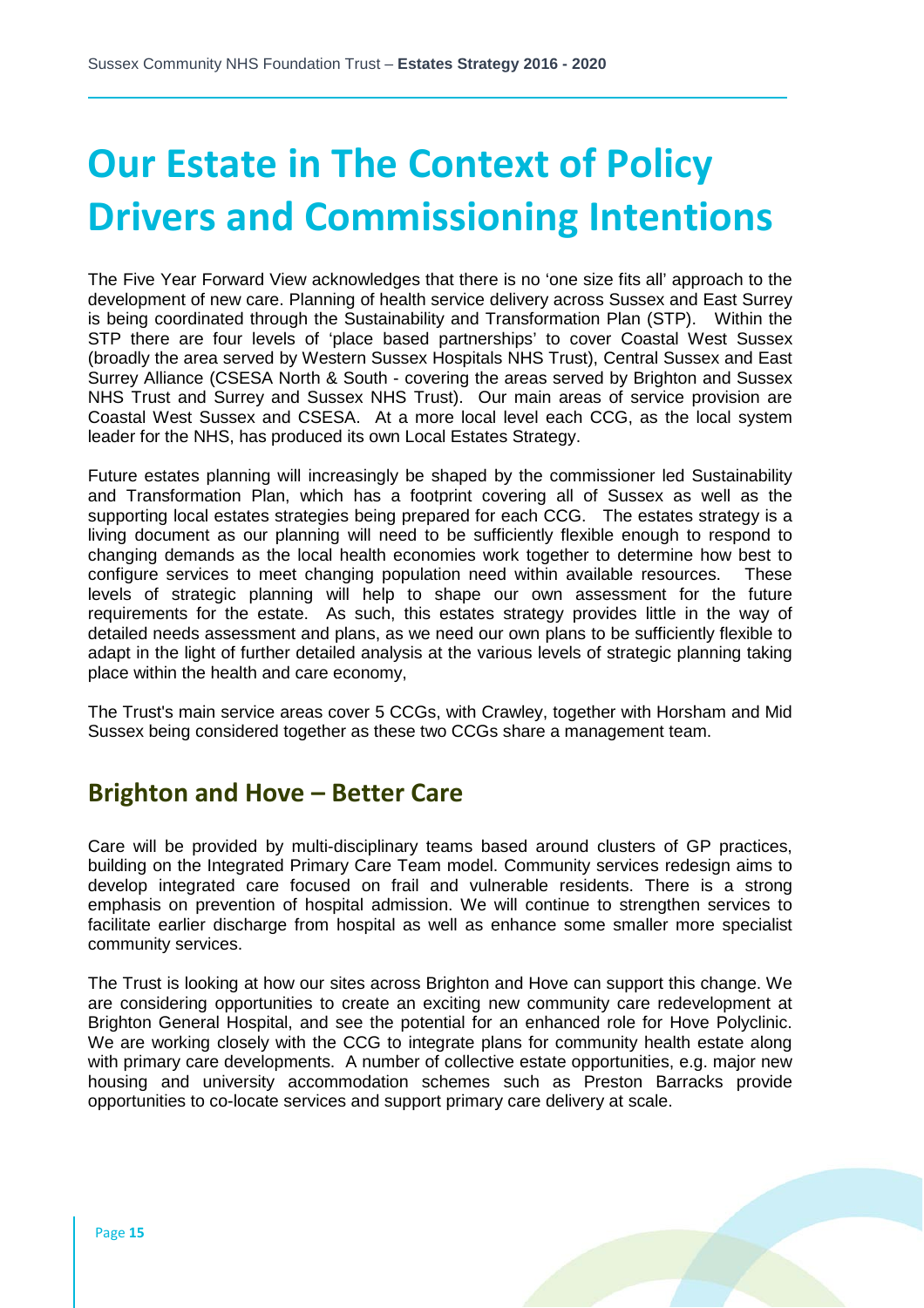#### **Coastal West Sussex – Delivering the Vision**

The focus is to shift care away from hospital services, into integrated primary and community care, supporting the population to self-care as far as possible. A "One Call" service has been established and there is greater integration between health and social care. Our Proactive Care Teams ensure all patients who are at risk of hospital admission are supported to selfcare, to remain well and when they are unwell are supported effectively. Multi-Disciplinary Teams are being formed to integrate with Primary Care and are designed around local populations, reflecting differences in need and variation in current health outcomes.

The Trust has already co-located a number of services into new administrative hubs Chichester, Worthing and Lancing allowing the clinical vision to be delivered. The Trust is working with the CCG and Community Health Partnerships to develop a number of projects that can improve the community health infrastructure.

Many of these projects also improve collaboration with local authority services through a 'one public estate' approach. For example, the Worthing Civic Quarter development, led by Worthing and Adur Councils as a One Public Estate project, not only provides an opportunity to replace the outdated Worthing Central Clinic, but to enhance outcomes through the colocation with a substantial primary care practice and local authority services. This includes:

- Improving the effective utilisation of the estate
- Rationalising the estate (including disposal and/or acquisition)Improving the management of the estate
- Reshaping the estate to support wider service redesign, in particular the shift of services into the community

#### **Crawley, Horsham and Mid Sussex – Five Communities**

To deliver care CCGs are adopting a hub and spoke model of services. The 'hubs' will provide core care services and the spokes provide services specific to that community. There is a desire to modernise primary care and community services to meet the changes in our communities and the estate has a part to play.

Over the past year, the 5 Communities vision, originally set out in the CCGs Strategic Service Development Plans has developed apace. Through the Local Estates Strategy (LES), it is expected that major redevelopment could take place at Crawley, Horsham and Princess Royal Hospitals (which could develop a community facing role as well as retaining acute services). These will impact on how SCFT provides services and we will remain an active partner in the development of any projects. As much of the Estate is owned by third party landlords there is a need to:

- use all available appropriate buildings and vacate those that are unsuitable
- ensure all facilities are used at least 85 per cent of every week to prevent waste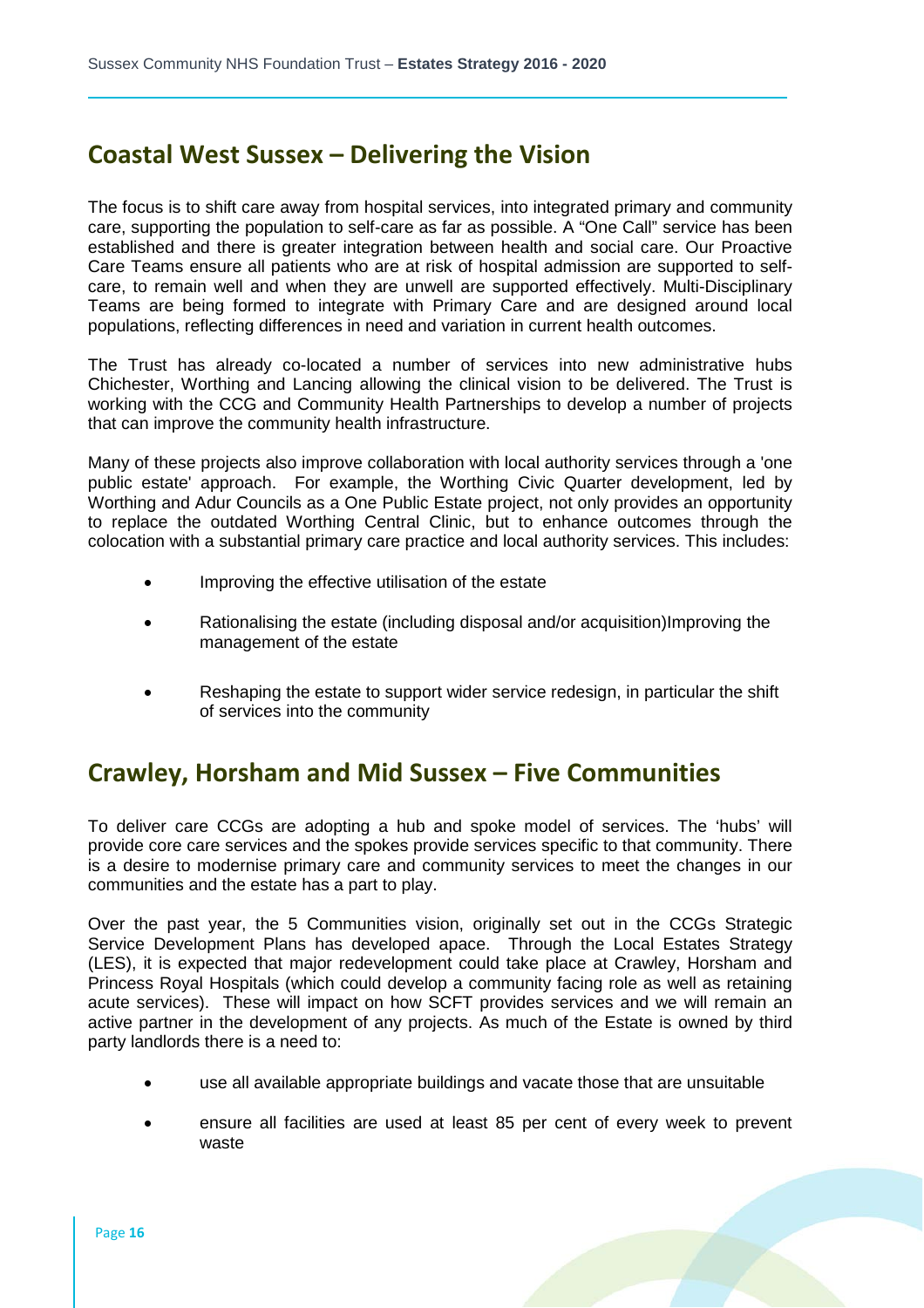• address the overdue maintenance needs of our NHS buildings and address the potential (or lack of) to develop those properties in the future that supports efficient, effect and resilient services that is also reflective of the local geography.

The commissioners have developed the 'five communities' model that seeks to establish a network of services across the three principle towns in Mid Sussex, together with Horsham and Crawley as natural centres for local services, with the delivery of integrated primary care and community services effectively being provided from each of these towns.

The Trust is working with The CCG and the owner of these assets, NHS Property Services Ltd, to drive improvement in this Estate. In addition to the requirement to review the use of Crawley and Horsham Hospitals for the long term, there is a need to look at the accommodation requirement for Mid Sussex to make the vision for the 5 communities a reality.

#### **High Weald, Lewes and Havens - Three Green Triangle and Beyond**

Community health services are primarily provided from three community hospitals and the CCG envisages that whilst the configuration of these hospitals will change, they will continue to play a key role in supporting communities of practice hubs - this network being known as the Green Triangle. SCFT is working with the CCG to develop capacity for community services for the Havens, the coastal area that is not immediately served by a community hospital.

## **Communities of Practice and The Estate**

'Communities of Practice' is the name we have given to our vision of how our organisation will work in the future. This will involve our teams working together more closely with other health, care, education, housing, and charity professionals to provide the right personalised care for each person. Teams would include GPs, public health, acute hospital colleagues, mental health professionals, schools, children's centres and social care workers.

This is about creating a better way of working so that we can focus on the most important thing – the individual needs of each patient. This will improve the care we can provide, and make and make SCFT a better place to work. The diagram below articulates the vision.

How will communities of practice make a difference?

We will work more closely with colleagues from other organisations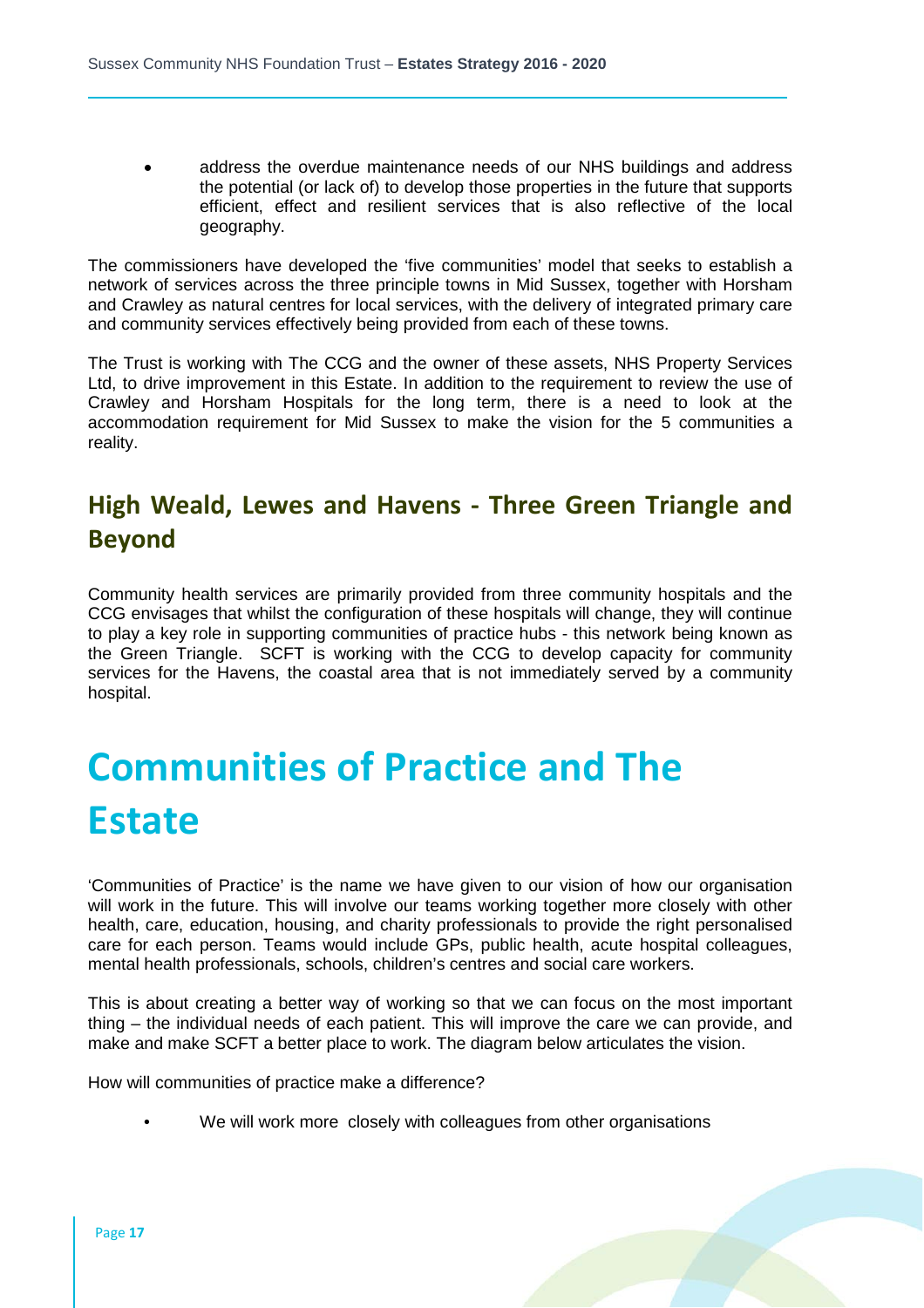- We will provide better care for people, first time
- We will be more pro-active in our approach and help prevent our patients developing more serious problems
- We will be better placed to help patients manage their own conditions
- Communities of Practice will reduce duplication of activity between different organisations.

#### **What does it mean in practice?**

Communities of Practice will mean that services work in a much more coordinated way. For example, communities of practice could allow:

- assessment processes to be coordinated across organisations so that patients are only seen once
- Provision of key worker for patients in hospital to help them get home supported by Communities of Practice team as soon as possible
- Teleconferences between professionals to plan and manage care
- Simplifying referral processes and allowing more direct access to services across pathways rather than require GPs to facilitate all referrals to multiple services
- Care plans created with patients to help them manage their own care
- Care records accessible across organisations
- Personal health records accessible to professionals, patients and carers
- Planning for greater co-location of services within the communities they serve, ideally through hubs or networks of facilities linked by ICT. We will avoid deploying the estate opportunistically if this leads to the "wrong things in the wrong place" or impedes our ambitions to improve coordination of our own services and integration within the local health and care system.

#### **What does this mean for the estate?**

The estate, along with ICT and workforce, is an enabler to effective joined up personalised care. Since our inception in 2010 we have taken an approach to planning and managing the estate that facilitates closer collaboration, but Communities of Practice demands that we take this to a whole new level. Along with the enabling possibilities of ICT we are working with other public bodies, not only in the NHS but local government, the independent and voluntary sectors to take a single coordinated approach to estates planning, thereby increasing efficiency and enhancing relationships across the teams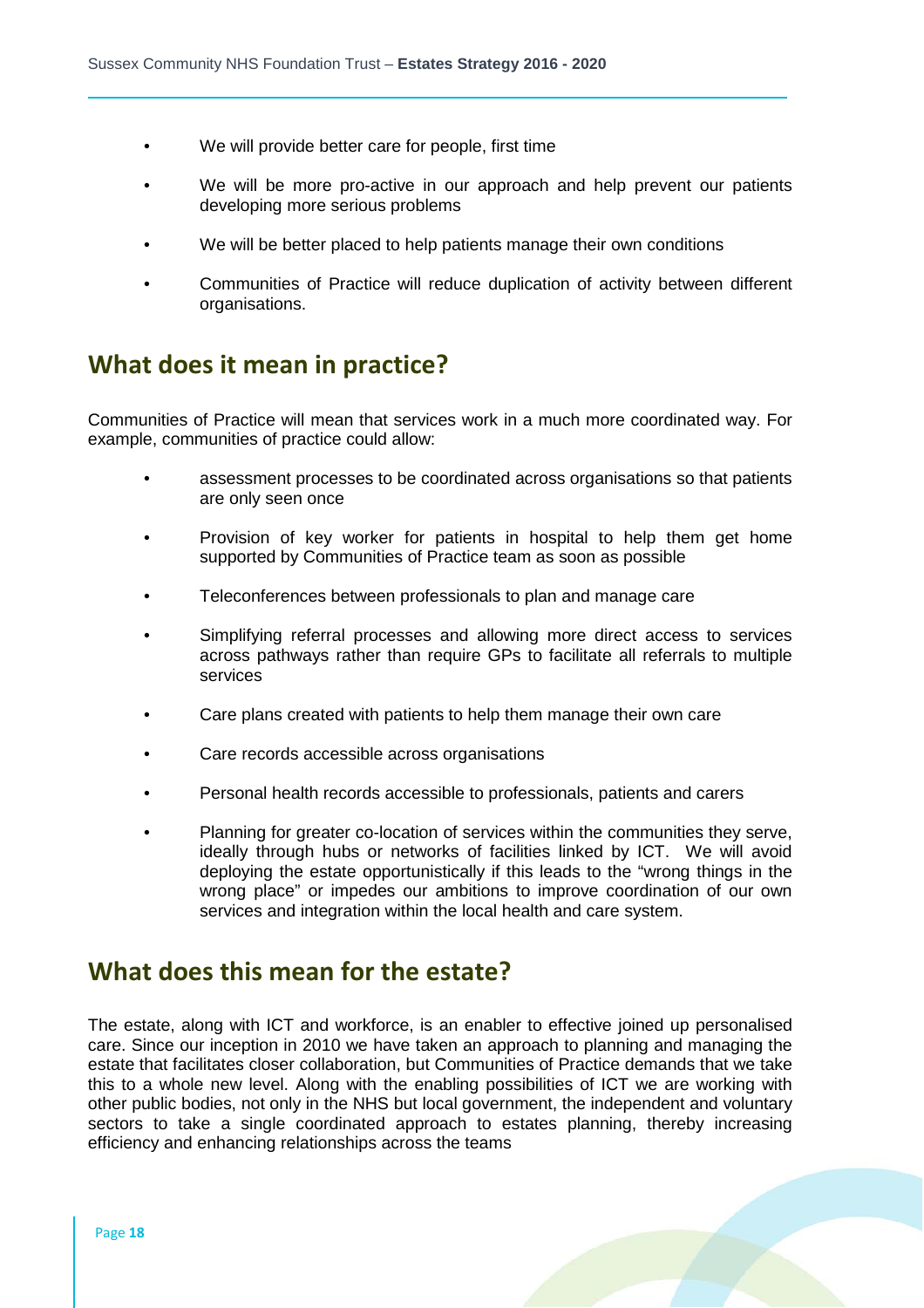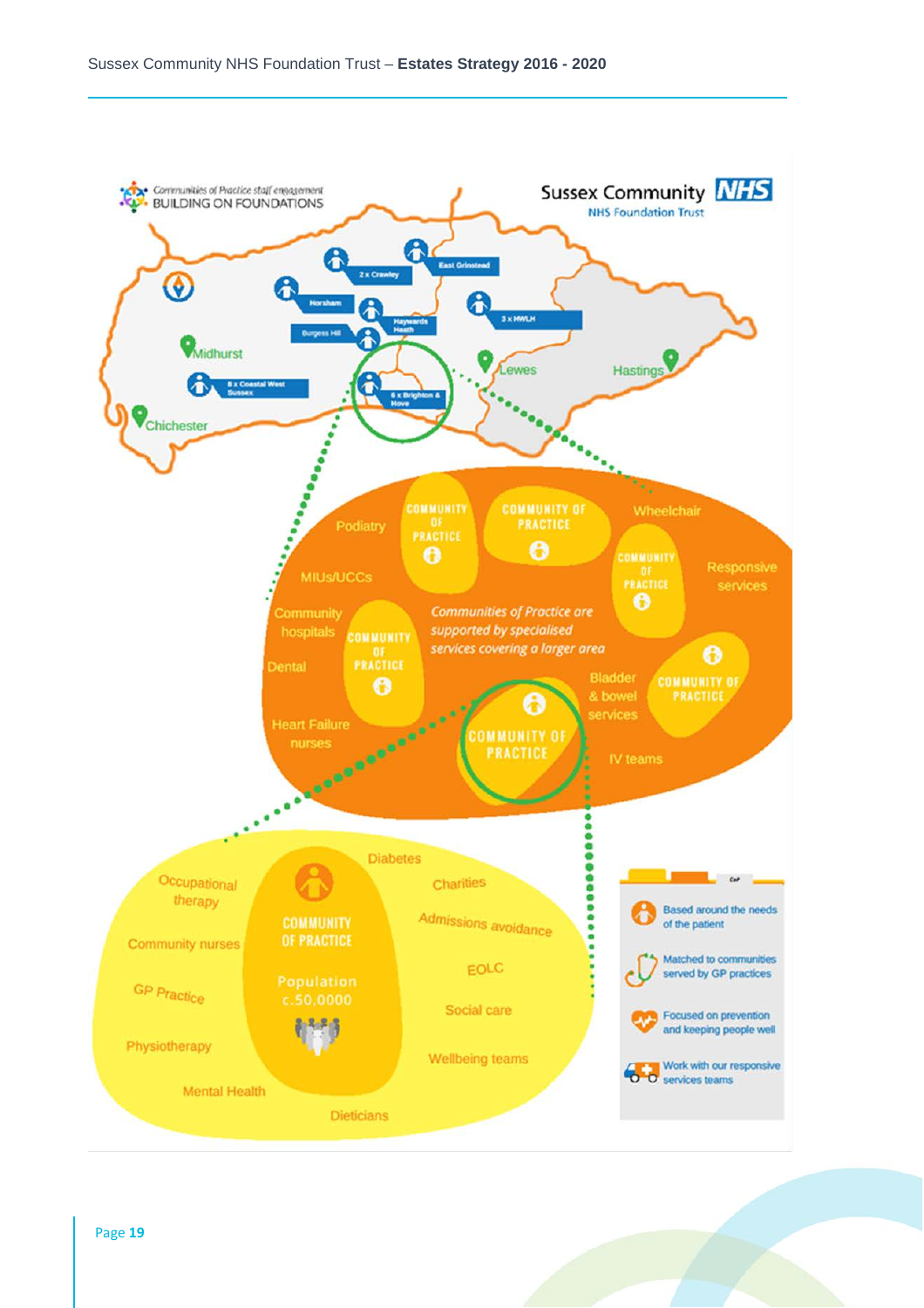# **Estates Transformation over the next 5 Years +**

We are proud of what we have achieved in managing our estate, but we are never complacent and will look to continuously improve it over time. We will work with our commissioners to agree overall accommodation solutions that can meet local healthcare needs in an economically viable. Specifically we will:

- Continue our programme of establishing administrative and community health services hubs for each locality, tailored to meet the specific needs of each locality.
- Review the use of other premises to:
	- o Ensure services are locally accessible in response to specific geographies.
	- o Improve the utilisation of our facilities.
	- o Reduce the total number of assets we deploy to deliver our services.
	- o Increase flexibility in the facilities we use.
	- o Ensure each facility is fully compliant with all statutory requirements.
	- o Ensure new and refurbished spaces have flexibility and adaptability 'built in', in order that our estate can support continually changing service delivery models.
- Extend tele and web based options for staff to interact with each other and with service users. For example, our Time to Talk service has successfully piloted a capability of providing telephone counselling with the counsellor working entirely from their own homes.

### **How our estate may look in five years**

The NHS is undergoing a period of transformative change in the way it commissions and delivers services. This is being driven by the STP and the CCG's local estates strategy. The first and foremost change is already underway, and this is to refocus strategic thinking away from the perspective of individual organisations to the needs of populations as a whole.

Partnership working has always been central to the way SCFT operates, but there will be step-change in the level of collaboration between all NHS providers, primary care and local authority services, with an increase in multi-organisational service delivery models and multoccupancy of buildings. It is no longer appropriate or effective to plan from the perspective of an individual organisation. SCFT is a full participant in the planning processes led by the STP and the LES's led by CCGs as local system leaders. Furthermore, through the Cabinet Office's One Public Estate initiative, where seed funding can be made available to support the development of projects that support the government's objectives for the public estate as a whole will also accelerate collaboration. Future iterations of the Trust's plans for the estate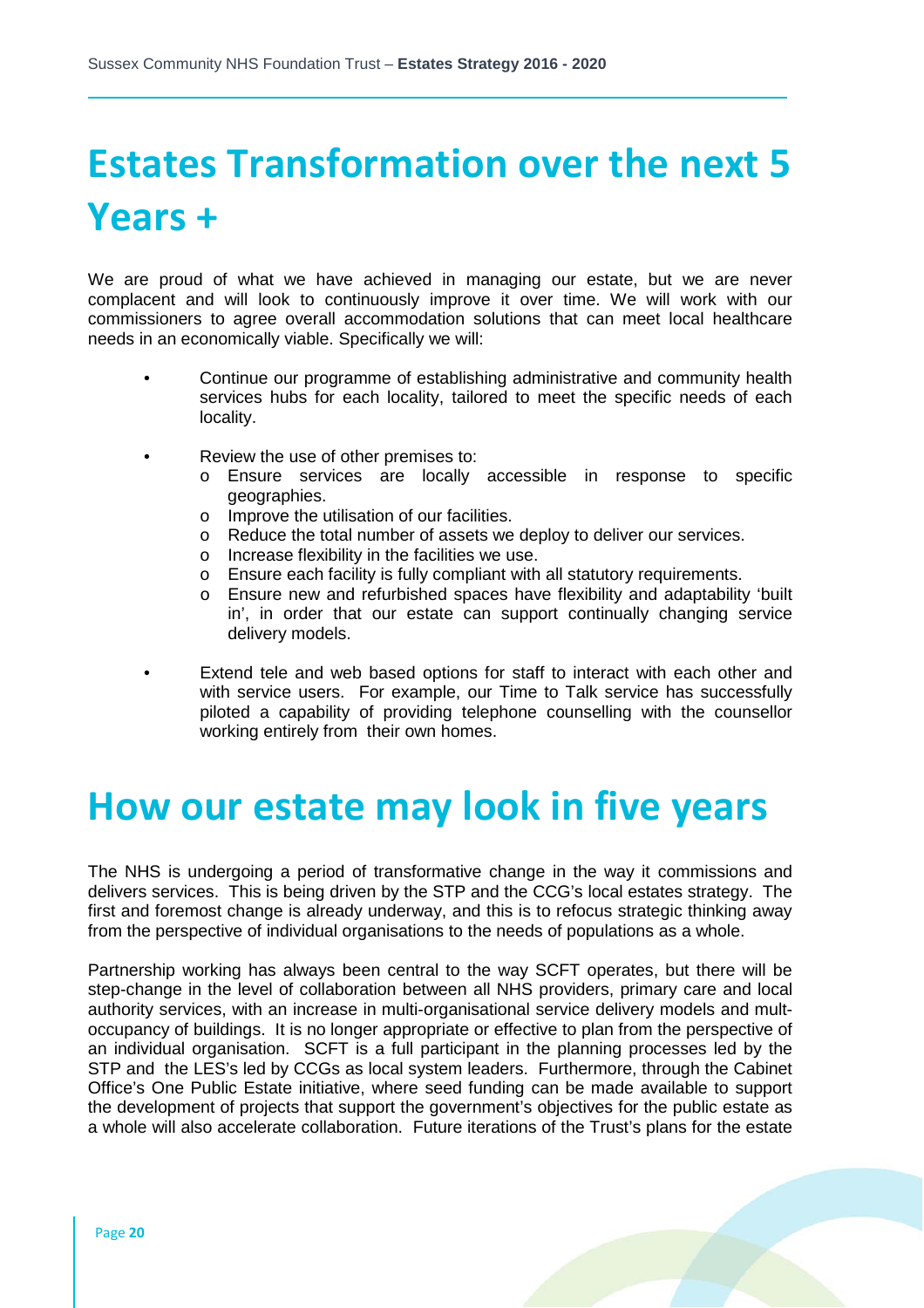will increasingly focus on the local delivery and implementation of changes required to support change across a wider system.

Our plans, therefore, will be taken forward through greater collaborative working through our partners. Given how the planning landscape may continue to change, and the development of strategic projects increasingly involves multiple partners, it is difficult to say for certain exactly how the Trust's estate will look 5 years from now, and any proposals set out here are also subject to further stakeholder engagement and public consultation. However, from work being carried out currently within the STP and LES's it is possible to make a prediction the likely changes we will see over the next five years. We predict that we will:

- Reduce our footprint by around  $25\%$  (20,000m2) achieved through the rationalisation of large sites.
- Achieve greater co-location of staff the strengthening of the communities of practice model will mean more of our staff will be working alongside colleagues in primary care, acute, mental health and social care.
- We will have fewer but better quality facilities  $-$  the organisation of communities of practice will help to achieve the balance of securing 'critical mass' for delivering more specialist accommodation, e.g. advanced diagnostics, whilst retaining local accessibility. requirements we expect that service delivery will be focused on community hubs, be they single facilities or a network of local facilities.
- We will improve the patient care environment  $-$  to achieve greater capacity in the community, support best patient care outcomes and models of service delivery that shift the emphasis from the treatment and management of disease to one of health promotion and disease prevention centred of actively engaged patients taking greater control of their own health and healthcare. New and substantially refurbished facilities will be built to modern standards and will be designed to be flexible and adaptable.
- Non-clinical accommodation will be provided in non-clinical buildings a better quality of environment and reduced cost can be achieved by delivering our non-clinical accommodation in facilities away from clinical buildings. The majority of care we provide is in patients own homes and we are able to provide higher quality and better quality office accommodation for community clinicians as well as for staff employed in support functions.

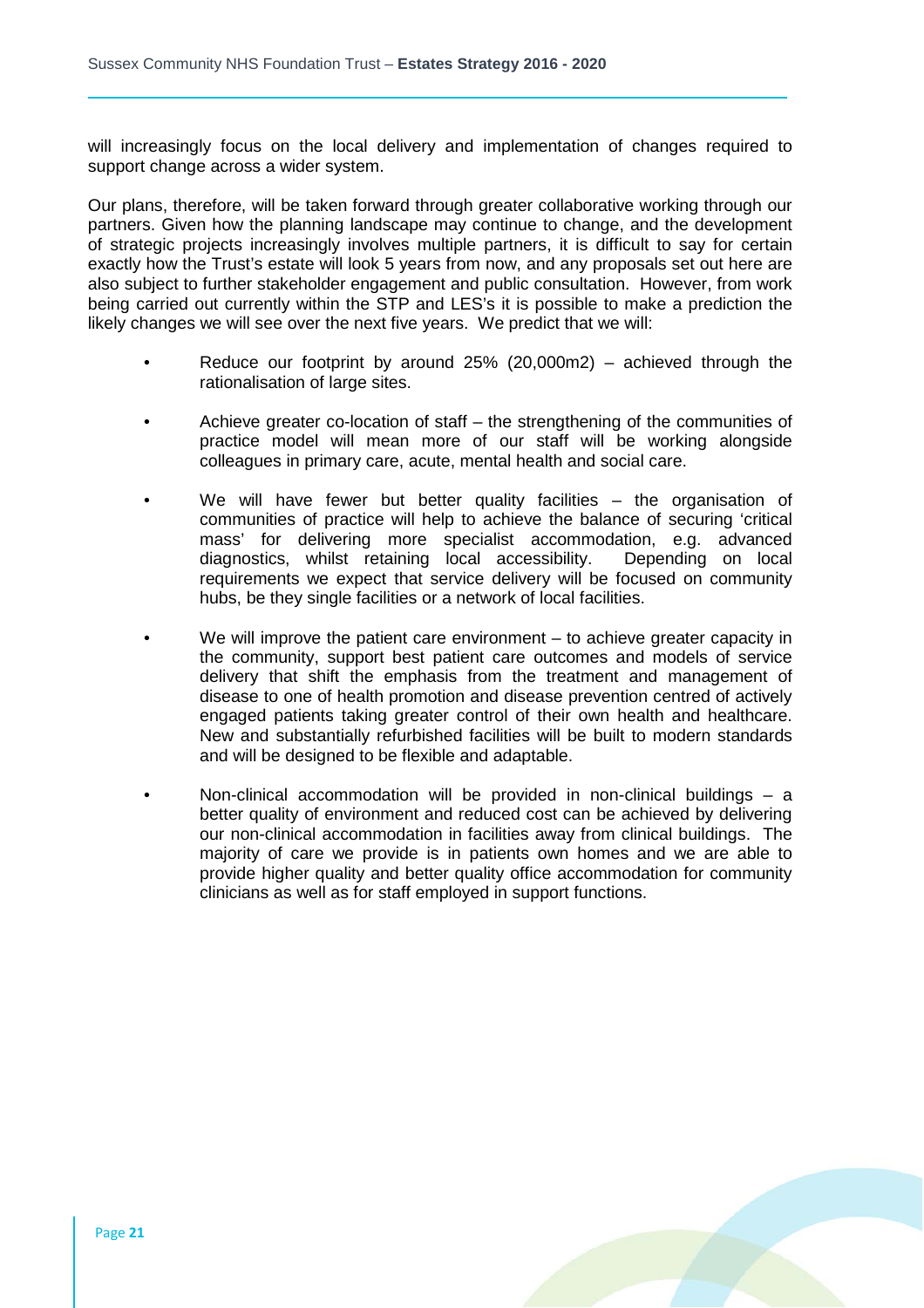# **Informatics and Workforce improving Utilisation**

Our model of service is built around the needs of the patient and our infrastructure must support this. The ambition of our estates strategy is that our facilities do just that, but this cannot be achieved without a close alignment with our Informatics and Workforce strategies.

Accurate and timely information is required if our services are to ensure high levels of patient safety, clinical effectiveness and excellent patient and carer experiences. Information, like the estate, is a key enabler to the Trust's Clinical Care Strategy and investment in both must be planned in a coordinated way to deliver benefits.

The Trust is committed to harnessing the benefits of Information through the deployment of SystmOne as the main electronic patient record. This will gradually supersede the paper record.

All our main sites and wards will have Wi-Fi connections, for the benefit of patients as well as staff. A number of our premises already have COIN access to facilitate access across a number of NHS premises, but we are also looking at options that can extend such interoperability across public sector buildings more generally, and from 2017 we will be working with partners in local government and independent providers within the health and care system to develop successor connecting networks that allow for secure communication on an as required basis across the health and care system.

Our informatics strategy will enable smart clinic scheduling and the use of generic consultation and treatment spaces for the majority of our services. This will enable us to ensure that all our clinical facilities are used well and that many different services using the same room are supported in their own ICT needs,

Investment in modern estate and new ICT will not realise such benefits unless we take full advantage of the new ways of working that are enabled by such development. We will be supporting new models of working through training, communicating clearly our expectations with frontline staff about the deployment of ICT and agile working practices and using ICT to support the management of performance overall in the Trust.

This is why our estates and ICT infrastructure investment plans are also coordinated with our People Strategy. Through this approach we intend to reduce staff sickness and absence, improve recruitment and retention and make flexible working a genuine "win-win", becoming more responsive to patient needs and allowing our staff to better balance their work commitments with carer and other responsibilities.

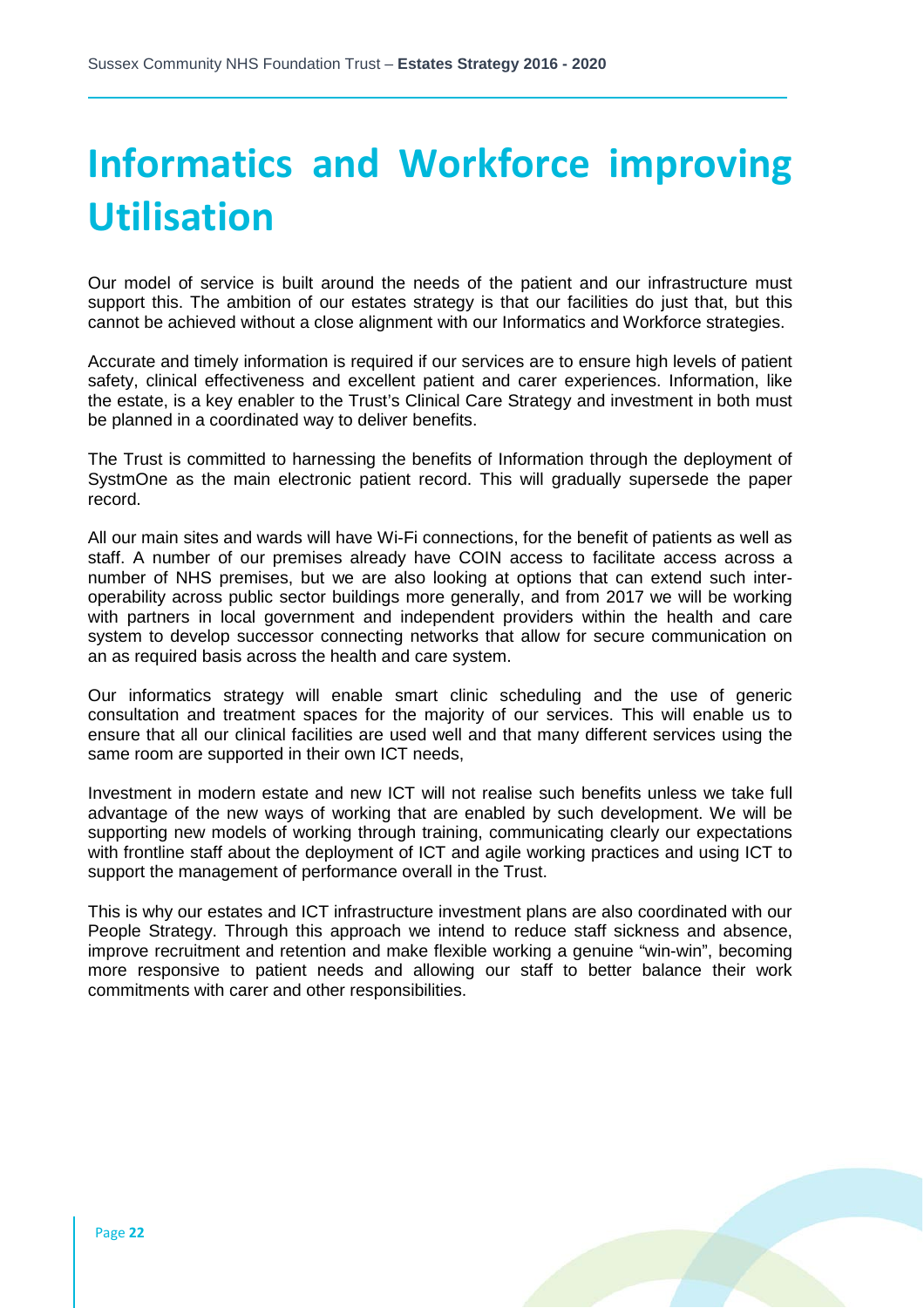## **How we will deploy our estate to recruit, retain and support our staff**

We are committed to recruiting, retaining and supporting our staff to ensure they have productive, healthy and happy working lives, as well as recognising that our staff work best when there is a healthy work life balance. It is also important that consider other barriers to the recruitment and retention and how our approach to estates planning should address these.

Each member of our staff is unique and requires different things from the Trust to ensure we can achieve working arrangements that support the needs of the organisation and our patients, as well as fitting around the needs of each member of staff.

This is committed to supporting flexible working and to making this a win-win-win for our patients, our staff and the Trust. We have already described in the section above how informatics for example, can enable improvements in staff productivity, reduce unnecessary journeys, and offer greater flexibility to planning clinical rotas etc. How we develop and deploy our estate has the potential to make a marked impact on our success no only on recruitment and retention but on staff morale and well-being.

#### **A Healthy and happy workplace**

As a minimum all staff should have the right to be comfortable within the workplace. This means that staff should expect the following:

- Attractive work-places. This means that furniture is clean and comfortable, we follow our decorating schedules and, where necessary, we commit to the refurbishment of staff working environments. The attractiveness of staff working environments sends a strong signal about how we value our staff, and we want all our workplaces to demonstrate that we value and support all who work within our Trust
- Well-lit workplaces (ideally all working environments should afford good levels of natural lighting, but where this is not possible, e.g. in some clinical and FM environments, work patterns should limit the time staff are working in rooms without natural light).
- Environmental controls, including temperature and ventilation
- Work station assessments, including display screen equipment
- Staff amenities, with all staff having access to beverage and rest areas
- Fully compliance with all equalities legislation, including mobility access and reasonable access to enable the comfort and productivity of disabled staff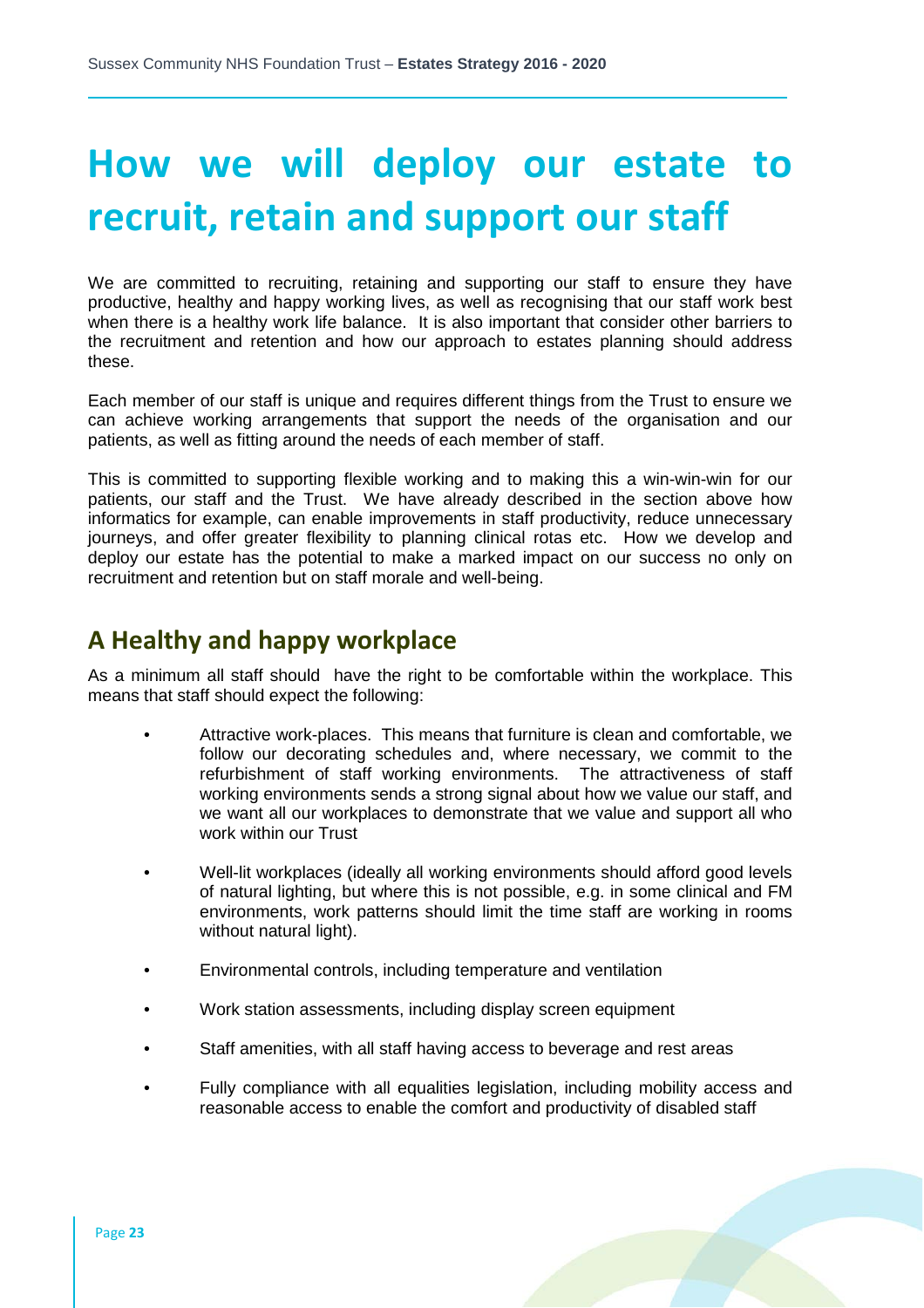• Support for active travel, such as the provision of cycle storage and showers etc. for all our main sites.

#### **Making flexible working a win-win**

Work life balance means different things to different people. However, we are committed to supporting staff through:

- Flexible shift patterns and rostering reflecting the need for staff to build their own working lives around family, carer and other commitments
- Use of IM&T, including the deployment of SystmOne and accompanying agile working to reduce unnecessary journeys
- Building a network of flexible office hubs across our geography with touchdown facilities, to enable staff to have access to flexible office facilities within close range across our geography. Through our relationships with partners in the NHS and public sector more widely we intend to extend interoperability to enable a greater range of flexible desking options to suit staff needs. We are working with partners through One Public Estate boards and other collaborative bodies such as SPACES (Strategic Property Asset Collaboration East Sussex) to extend this beyond NHS properties but across the estate as a whole
- Active promotion of teleconferencing, to support meeting participation but reduce the number of journeys staff are required to make.
- We do not currently have a video/web conferencing solution across the Trust and we will look to develop this capability to support travel free staff interaction between sites.

#### **Securing better housing for our staff**

Brighton and Hove and Sussex are high cost of living areas, with housing costs amongst the highest in the UK outside of London. Yet, there is no location based cost of living allowance for staff based in Sussex. Housing shortages across much of our geography exacerbate this problem and, despite the many attractions of living and working in our area, prohibitive housing costs do present a barrier to recruitment and retention, particularly younger members of staff.

We therefore need to think more creatively and actively work with our partners to improve our people's prospects of securing an affordable home. Whilst our ability to fund the construction of affordable housing directly is constrained there are a number of interventions we will take to support staff with housing:

• We will work with councils through one public estates boards and other forums to highlight the need for affordable key worker housing, and encourage thinking about how public agencies, housing associations and other partners could use some of the land released through one public estate projects to increase the supply of housing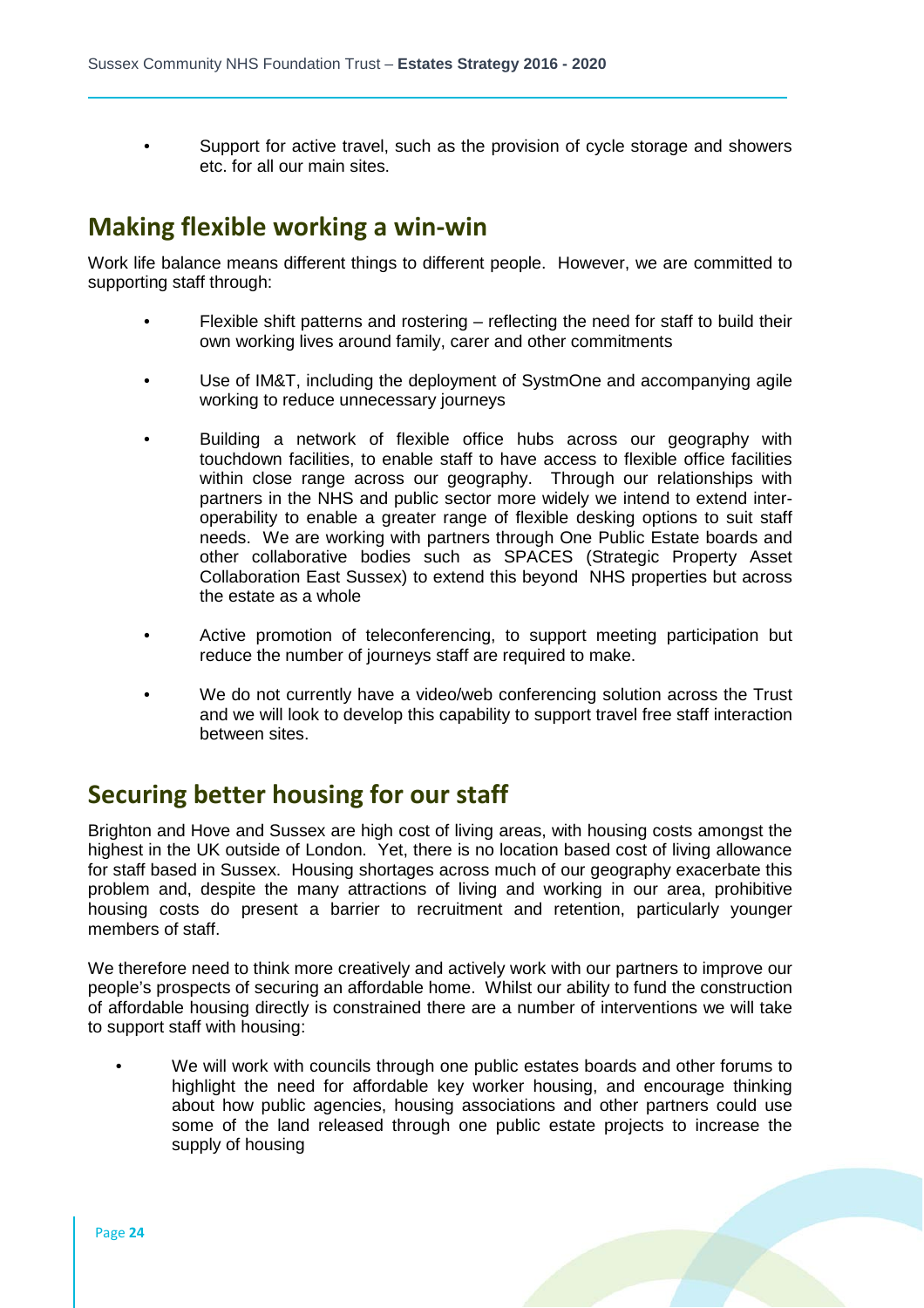- Where a new development can release land, including for housing development, we will look at options for providing staff housing, directing planning gain (Section 106 or Community Infrastructure Levy) to secure funding for affordable housing
- As well as using levers of influence to improve the supply of affordable housing that our staff may access, we will also carry out a number of interventions that should also help. This will include:
- Advising and signposting staff to council housing advice services in order to ensure that where staff are entitled to claim housing need that they are able to do so
- Help with relocation costs, tenant deposit loans etc.
- Through our Pulse intranet encourage staff with spare rooms (e.g. empty nesters) will be encouraged to offer rooms to rent to new staff. We will create an Accommodation offered/accommodation wanted section within the Trust intranet to improve the housing options available to staff.

#### **Travel light**

In the section on Performance of Our Estate above, we have demonstrated a steady decline in the CO2e output from work related travel in line with targets. We are now looking at ways we can reduce the impacts further whilst also supporting staff.

We recognise that for some staff (essential travellers) they must travel in order to fulfil their duties. Other staff may need to travel occasionally to fulfil their duties and other colleagues do not need to travel to fulfil their role. Our response must recognise that different staff groups have vastly differing travel requirements. These include:

- Extension of pool car provision and promotion of lease car options for essential travellers
- Looking at video/web conferencing options (this not being provided on a viable basis currently) to support travel avoidance
- Use of pool cars and encourage public transport and active travel for shorter journeys
- Provide rebates on parking costs for staff who offer lift shares (to be piloted at Brighton General Hospital)
- Consideration of travel requirements for all new sites being considered. We will ensure facilities for active travel across our sites, including cycle storage and showers.

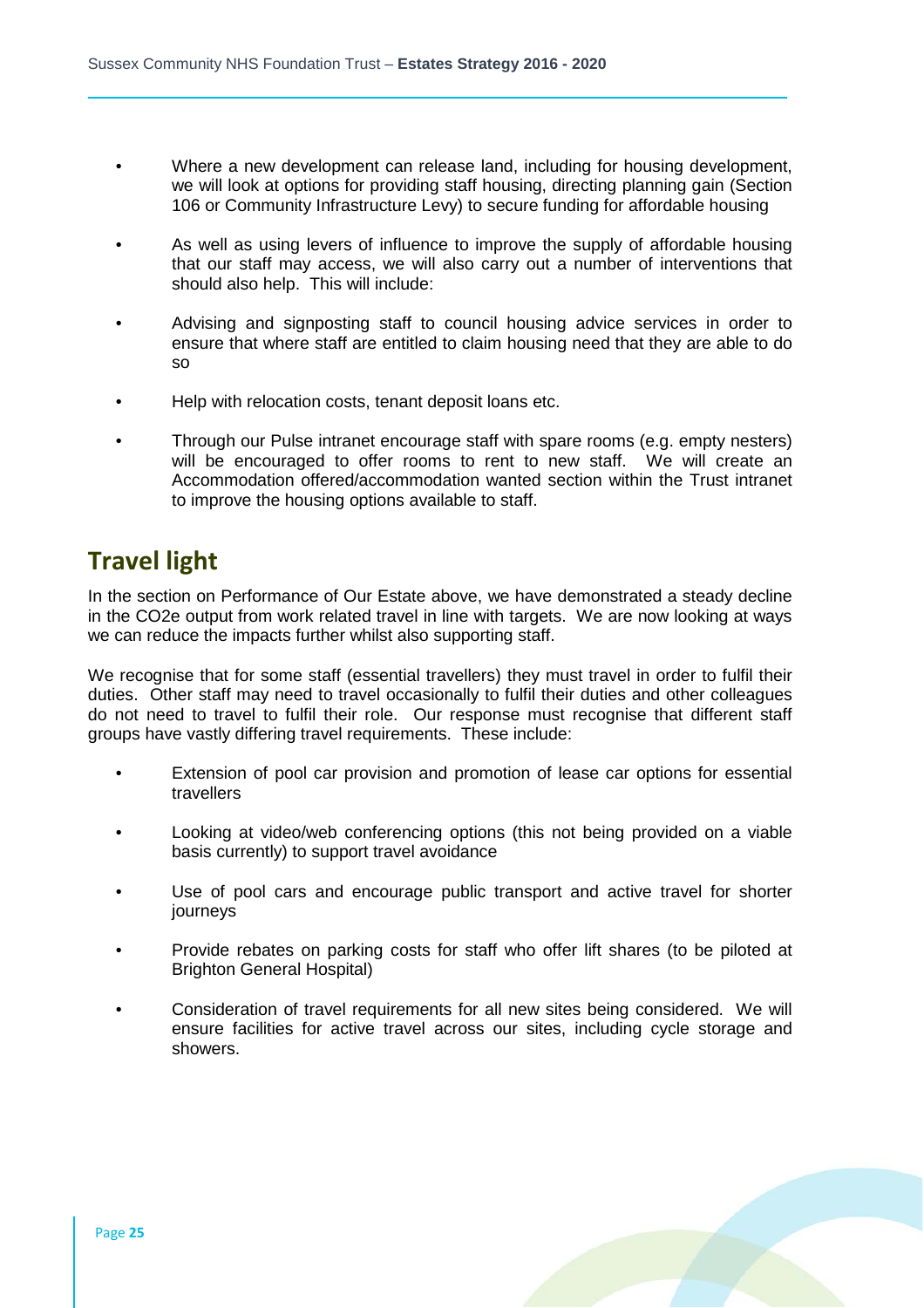

### **Conclusion**

In the past year collaborative arrangements for the planning and delivery of health and care services have strengthened. Through the Strategic Transformation Plan, commissioners and providers across health and social care across all of Sussex and East Surrey CCG are working closely to develop plans to make the NHS more sustainable in the context of rising demand and flat level funding. SCFT are actively involved in this work.

Within the remit of the STP, commissioners are developing their local estates strategies, which will set out the requirements for primary, community, acute and mental health services across the STP footprint. This will inform all major investments in the estate over the next 5 years, and they will also facilitate an approach to estates planning that encompasses not only health but other public bodies, increasing capacity where required, but enabling the rationalisation of poor quality or underutilised buildings.

The strategic planning and management of our own estate will evolve in the light of these closer collaborative arrangements, and further updates to this estates strategy will be influenced by this process. Working in partnership across the public sector Sussex Community NHS Foundation Trust's ability to provide excellent care at the heart of the community very much depends on its ability to work effectively in partnership.

It is important that we see our accommodation and delivery of estates and facilities services in the context of One Collective Estate across our STP area and work with other Providers and Partners to deliver greater efficiency and effectiveness.